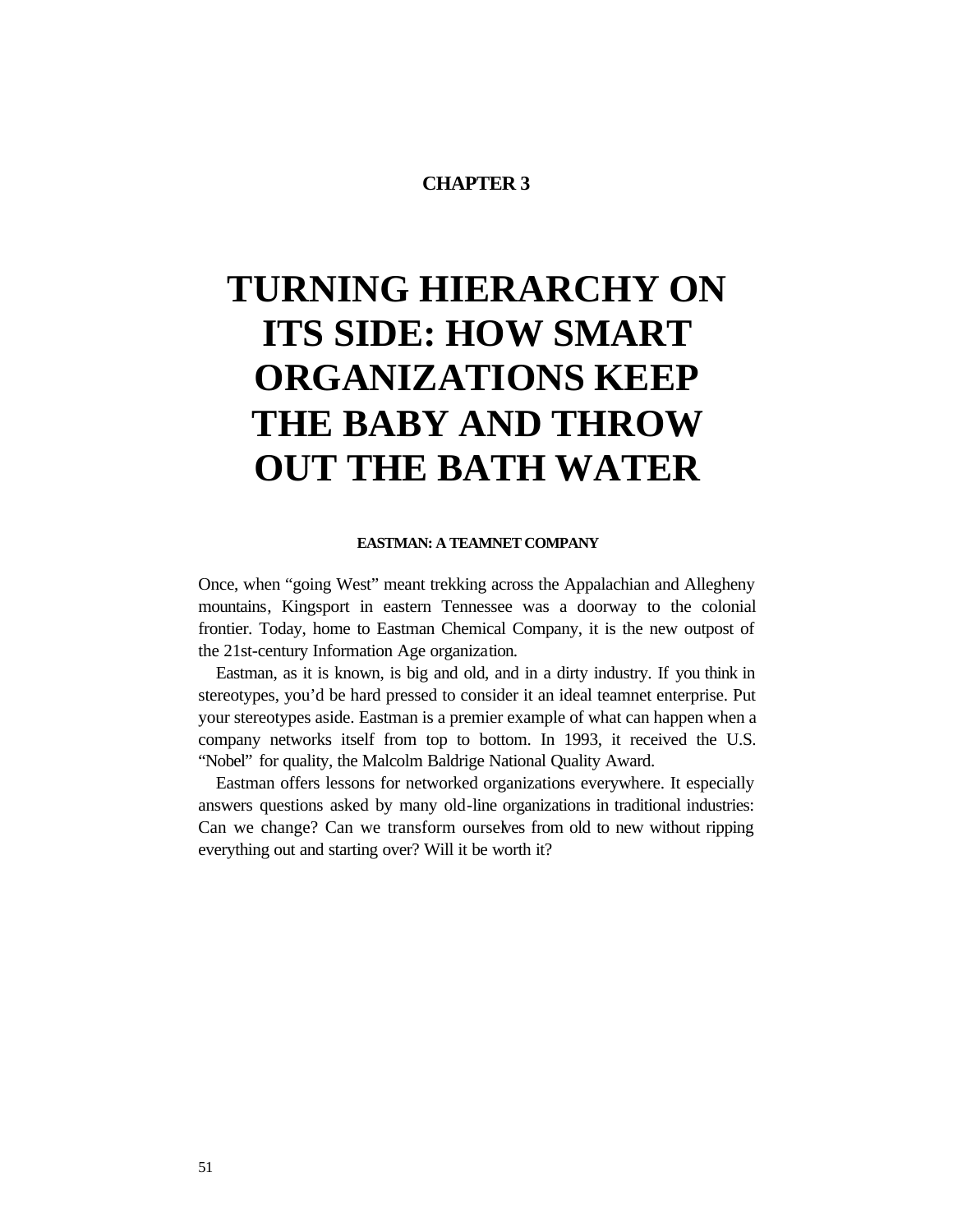This story offers hope and inspiration. But remember this: it is no quick fix.

#### EASTMAN'S STORY

George Eastman founded his chemical company in 1920 to provide an independent supply of chemicals for his photography business. Although big by other standards, Eastman Chemical Company remained a medium-sized player in an industry of giants. When the company loaded 80 of its employees, some of whom had never flown before, onto a plane to go to Washington, D.C., to accept the Baldrige Award, it was the 10th largest chemical company in the United States and 34th in the world, with *17,750* employees and \$4 billion in sales.

Times were not always so good. In the late 1970s, the company was in crisis: a major product line was losing market share. The reason? Poor quality.

To solve the problem, they initiated a focused quality improvement effort. Results were dramatic: customer complaints plummeted to less than one-tenth their previous level as manufacturing costs dropped; productivity increased and market share expanded.

This is where many quality improvement stories end. Flush with victory, successful executives feel they have a winning formula for handling the next crisis. No need to make big changes.

Not at Eastman. This is where things began. In 1982, they started a companywide Customer Emphasis Program. Within a year, they had crafted their original "Quality Policy," the first of four "foundation" documents still in use as guiding principles a decade later. Within two years, customers were coming into the plants and joining the improvement efforts, heralding a major reversal of both corporate policy and tradition.

The company formed teams at all levels beginning in the mid-1980s, which ultimately proved to be the critical defining element in Eastman's success.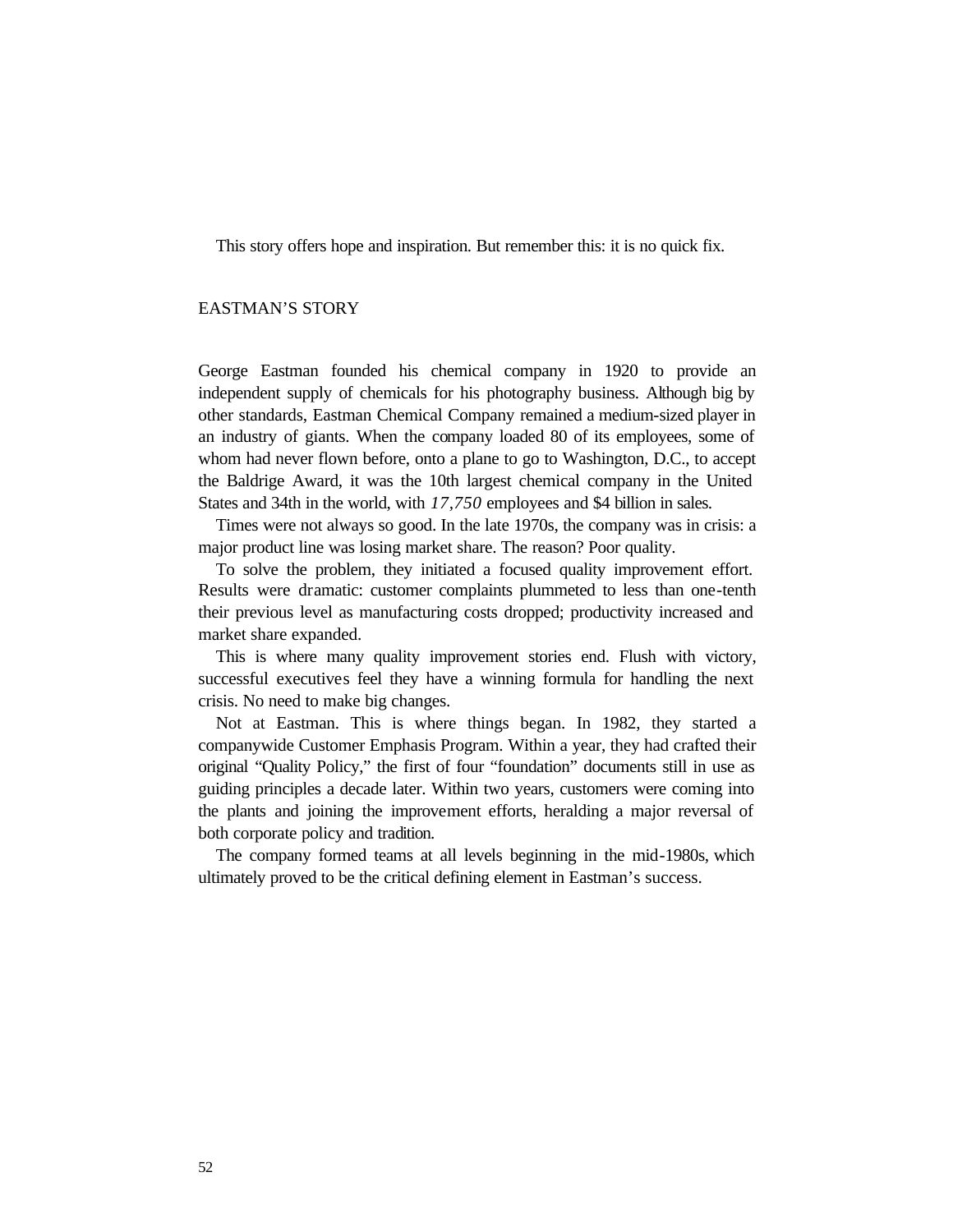"We do all our work in teams," Bob Joines, Eastman's vice president of quality, says.

By taking a hard look at their culture, they realized how many of their internal practices were barriers to teamwork (see chapter 8). So, they removed them, paving the way to write "The Eastman Way," their second foundation document, which serves as the "people pillar" of their philosophy.

They took another big leap forward in 1986 when they developed their Quality Management Process (QMP). QMP provided a common language and process for teams at all levels to use, starting with the team at the top. Senior executives had to "walk their team talk." They began to set clear goals, which they call "major improvement opportunities"

They applied for the Baldrige for the first time in 1988. They hoped to win, of course, but they also used the application process to drive their growing efforts to pay more attention to customers, to empower and offer development opportunities for employees, and to spawn new relationships with suppliers. They didn't win on the first round, but by using the Baldrige Award criteria for internal measures, senior management again worked to refine the corporate vision and mission.

In 1991, Eastman published their third foundation document, "Strategic Intent," and, in 1993 it adopted their fourth pillar, "Responsible Care."® An industry alliance developed this set of commitments to health, safety, and the environment,<sup>1</sup> reflecting a codification of Eastman's already exemplary record in these areas.

Results of more than a decade's work are impressive. Seventy percent of their customers around the world rate Eastman as their No. 1 supplier. The company has reduced quality-related claims and returns due by 35 percent and achieved a shipping reliability of nearly 100 percent for four years. As the pace of change quickens, Eastman kept up by reducing its time to market 50 percent from 1990 to 1993 and churning innovation into 22 percent of sales with products five years of age or less.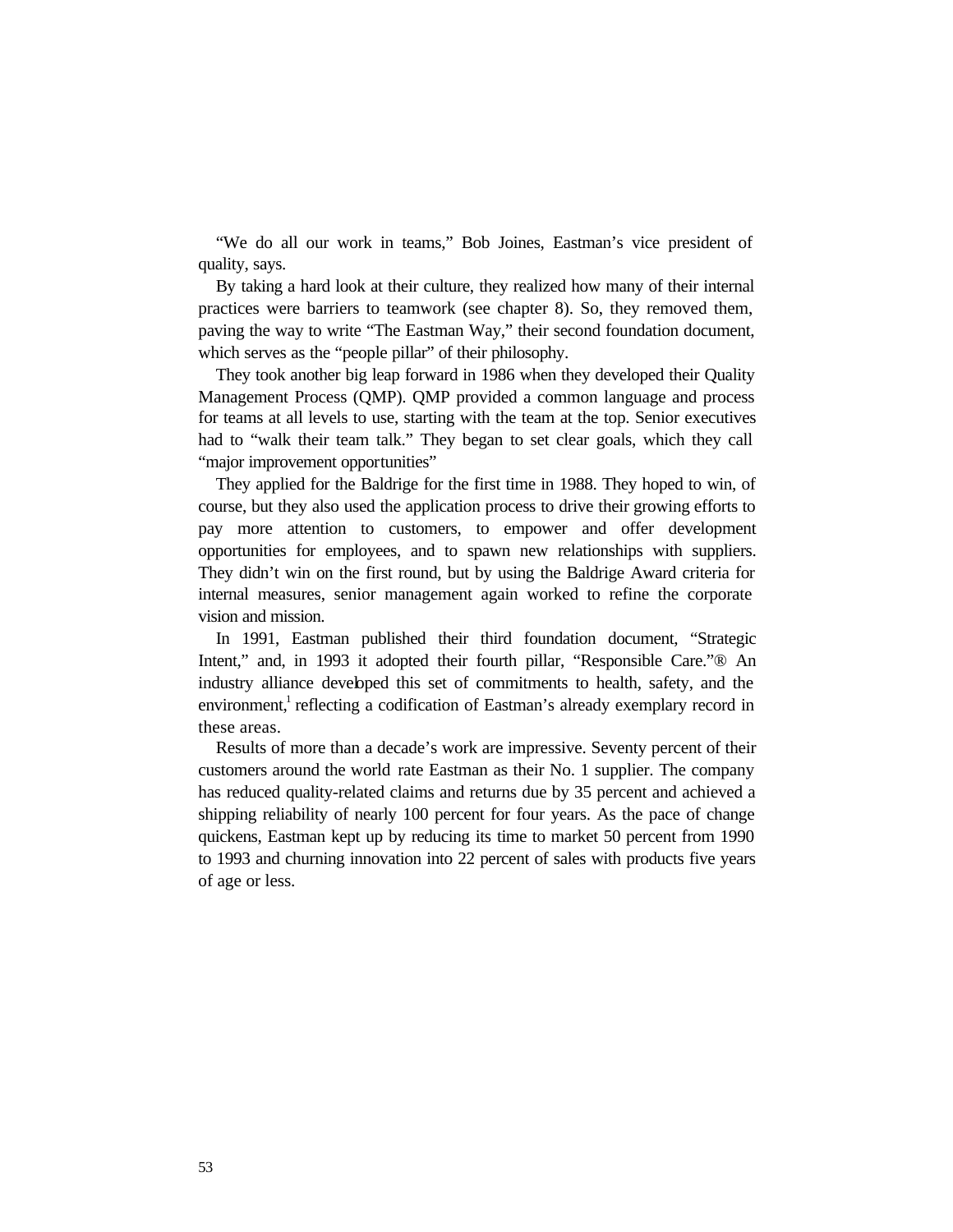Eastman is an Information Age company. Management, not product, puts them at the leading edge of the transitional wave. What gives them their organizational advantage? Use the teamnet principles to see.

#### LOOKING THROUGH THE TEAMNET GLASSES

As a whole, Eastman is a "network of interlocking teams,"<sup>2</sup> says Bob Joines. In our terms, Eastman has developed teamnets, not only in name and theory, but in practice. They exist not only in a department or division, but throughout the entire company.

"How do we get everyone engaged for alignment?" Joines asks. "We start at the top, with CEO Earnie Deavenport and the 11-member Executive Team. Everyone is a member of interlocking teams across the levels. We have 800 or 900 of them. But they're not the only teams we've got. We also have 500 to 600 cross-functional teams. This is where the real work gets done."

These are only the named, official teams. Thousands more exist informally in a culture of high trust and considerable clarity about shared purposes.

#### *Purpose*

When Eastman hit its market wall in 1979, it found a clue about where to go to discover the source of its business purposes—its customers. "We started asking and still do ask, 'who are our customers and what do they need?' "Joines says.

Since then, Eastman has maintained a close vigil on its customers. Every team focuses on its customers, both internal and external. Eastman's QMP and its common team methodology add a vital assessment step between customers and the "plan—do—check—act" quality improvement cycle. To assess its customers and its reason for existence, each Eastman team develops its vision and mission, along with specific results and ways to measure them.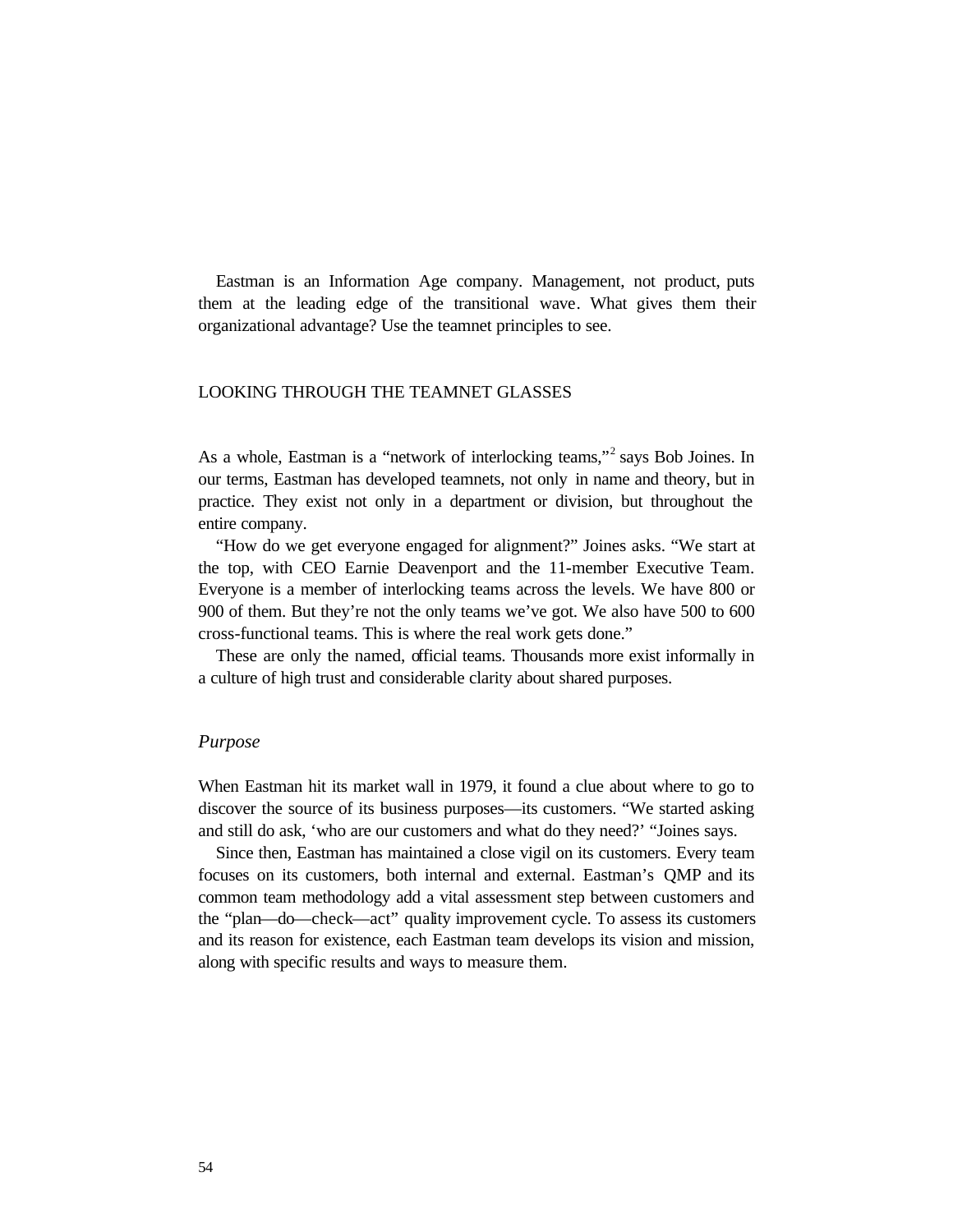This process begins at the top, Joines explains. Complete participation by senior management, along with the interlocking team structure, has enabled the development and deployment of common purposes throughout the company. Operations connects with vision at Eastman. They translate abstract business theories into pragmatic realities.

In "Strategic Intent," its vision statement, Eastman sets out "to be the world's preferred chemical company." The mission is "to create superior value" for five sets of stakeholders: customers, employees, investors, suppliers, and the public.

The strategy focuses on "exceeding customer expectations" while achieving "major improvement opportunities, the annual goals." With goals in hand, organizations throughout Eastman develop "strategic alternatives." Teams develop alternatives as "supporting projects," which they include in the annual plan.

> *Every project team understands its connection to the strategic intent, where the real legitimacy for its work resides.*

Everyone participates in building the plan as a whole, which senior management takes responsibility for guiding.

#### *Members and Levels*

Teams within teams within teams. In a large enterprise teamnet like Eastman, people belong to multiple levels of internal teams, as well as a variety of external partnership teams.

At Eastman, each member of the top team represents both an organization and a team made up of members who themselves lead organizations. This is the strategy of "interlocking" teams. Everyone is line. There are no staffs.

"Each team," says Joines, "has its own understanding of the mission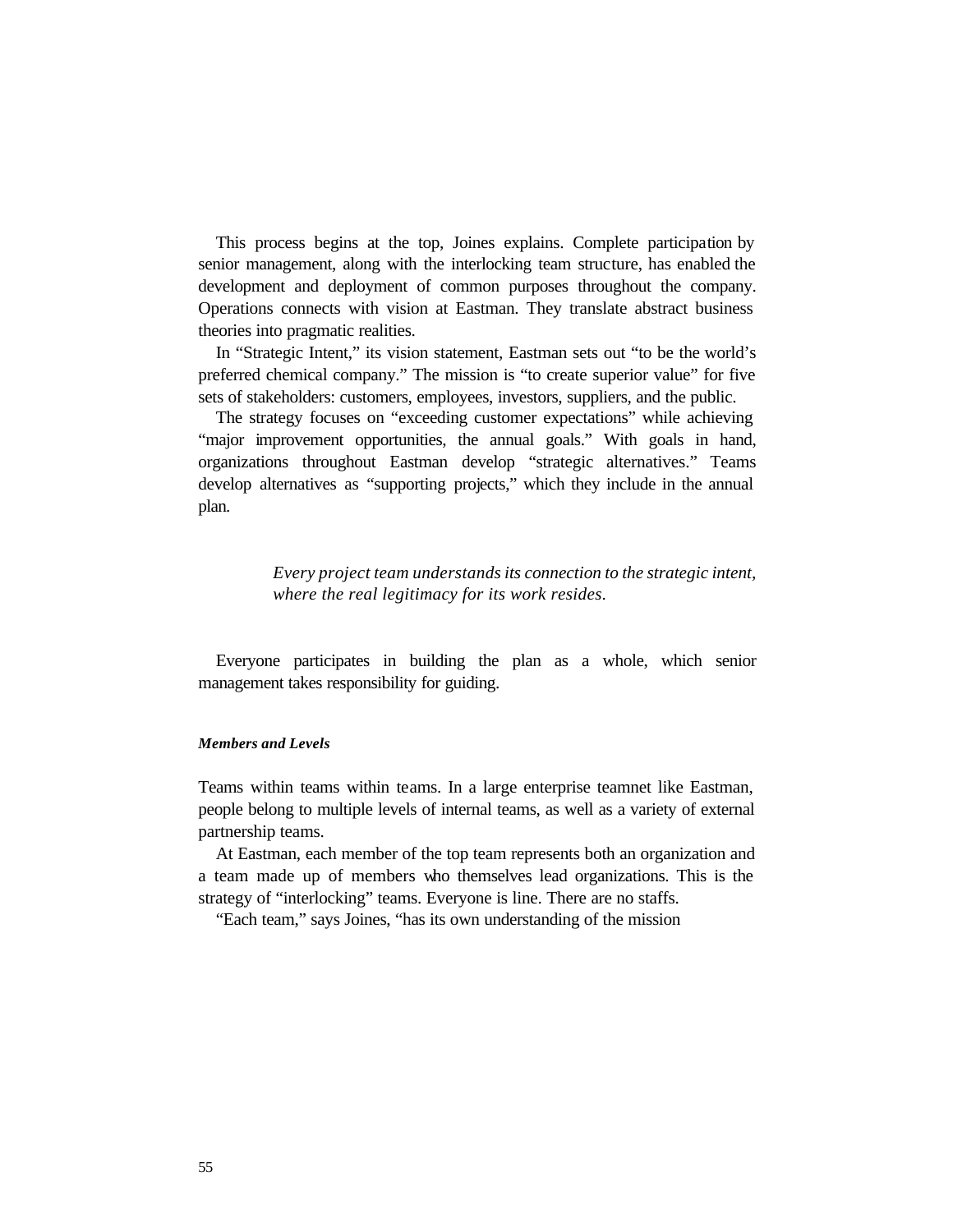and purpose. They know who their customers are and what their key success factors and result areas need to be. Each team creates measures of performance over time."

People make up human organizations the way parts make up machines. Eastman involves everyone. This pragmatic approach to employee empowerment rests on a basic belief in people.

To be successful, people need knowledge, skills, and education, along with authority. They cannot take responsibility and act for the good of the customer and the company without authority. "We need people to feel like owners of our enterprise," Joines says.

The paragraph on teamwork in "The Eastman Way" combines the independence empowerment offers with the compensating focus on unifying purpose:

> "We *are empowered to manage our areas of responsibility. We work together to achieve common goals for business success. Full participation, cooperation, and open communication lead to superior results."*

Ideology, or "the way things have always been done," does not prevent Eastman from changing what needs to be changed. "We had to get rid of some structural impediments to teams," Joines says. They pushed considerable decision-making authority down the vertical chain of command. They have pushed down salary decisions, in particular, to the working units (see chapter 8), providing a powerful, practical source of autonomy and responsibility.

Eastman also partners with both customers and suppliers. Some 40 customer—partner teams (representing 80 percent of their business) and 42 supplier teams<sup>3</sup> cap extensive cross-boundary interactions with businesses at both ends of their value-creation system, inputs and outputs.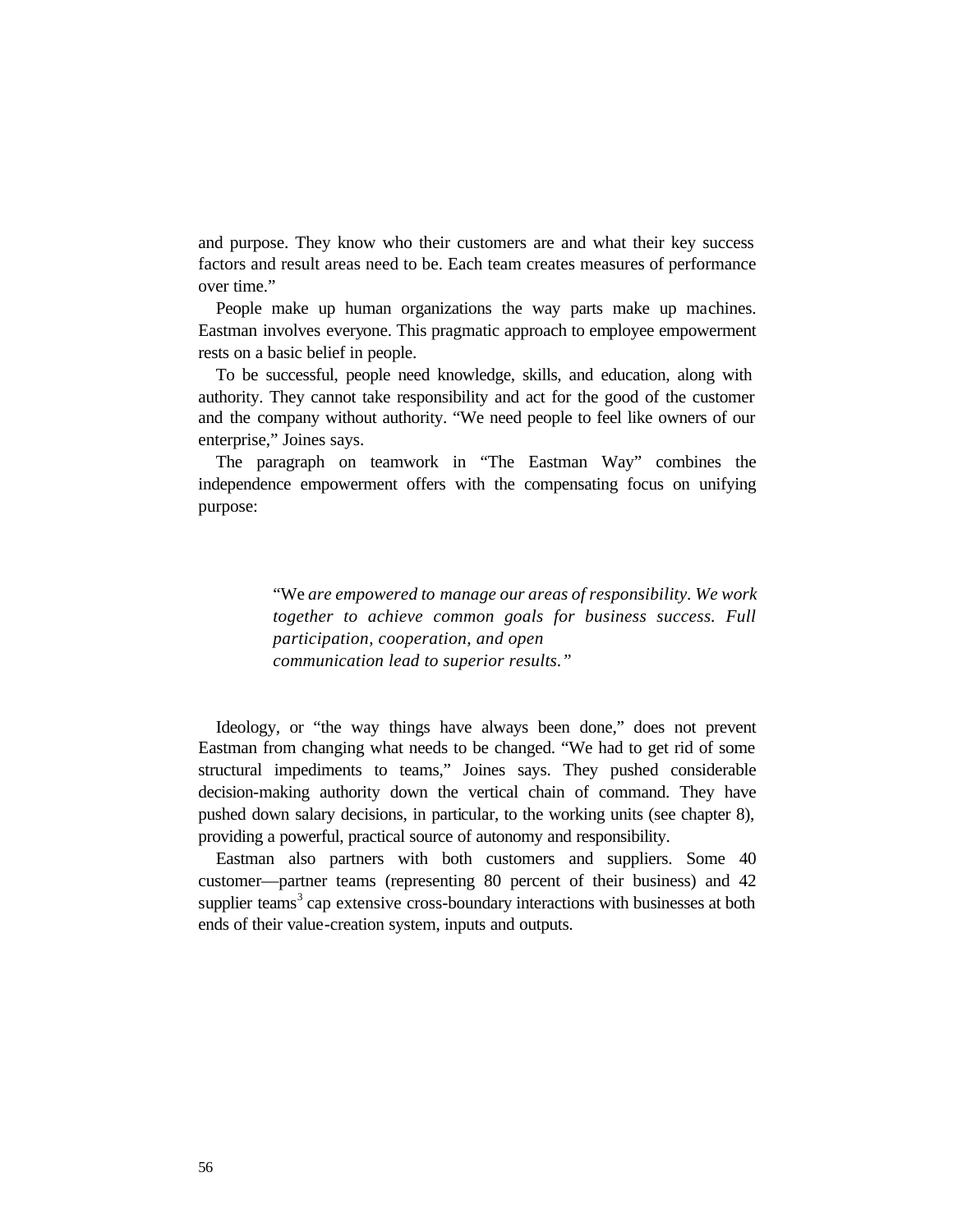#### *Leaders and Links*

"We rotate leadership at the highest level," Joines responds when asked how Eastman handles leadership.

Rotating leadership is a fact of life at Eastman: the company sets out to empower people, enabling all to lead when desired or necessary. "We set out principles and guidelines rather than prescriptions," Joines says. Leaders on one team are members of another. In this way, leadership multiplies and expands rather than becoming exclusive and hoarded.

Joines estimates that high-performing cross-functional teams have cut the number of traditional first-line supervisors by almost a third. When you focus on the work, unneeded areas of bureaucracy naturally wither away.

Senior management is the citadel of hierarchy and the last bastion of traditional control. Yet here, too, Eastman pushes the frontier with a number of very senior teams. A team of five, comprising the presidents of the manufacturing facilities, manages the manufacturing function. Leadership rotates every quarter. The senior administrative team also self-manages. Leadership in core competencies, such as Polymer Technology, Organic Chemical Synthesis Technology, and Site Management, is even more distributed. The 12 marketfocused business organizations, however, look somewhat more traditional: they cluster in two teams led by executive vic e presidents, the same design used for the Worldwide Business Support team.

All teams meet regularly, usually every week or two. Extensive communications systems—phone, fax, e-mail (which Joines describes as "pervasive"), telephone conference calls, newsle tters, events, and more—support a culture of open information and access.

Physical links offer an opportunity to interact with others, but without relationships among the people, the physical links are meaningless. People at Eastman expect direct, cross-boundary communication; it is the norm.

"Feedback from the Baldrige examiners described us as a 'seamless'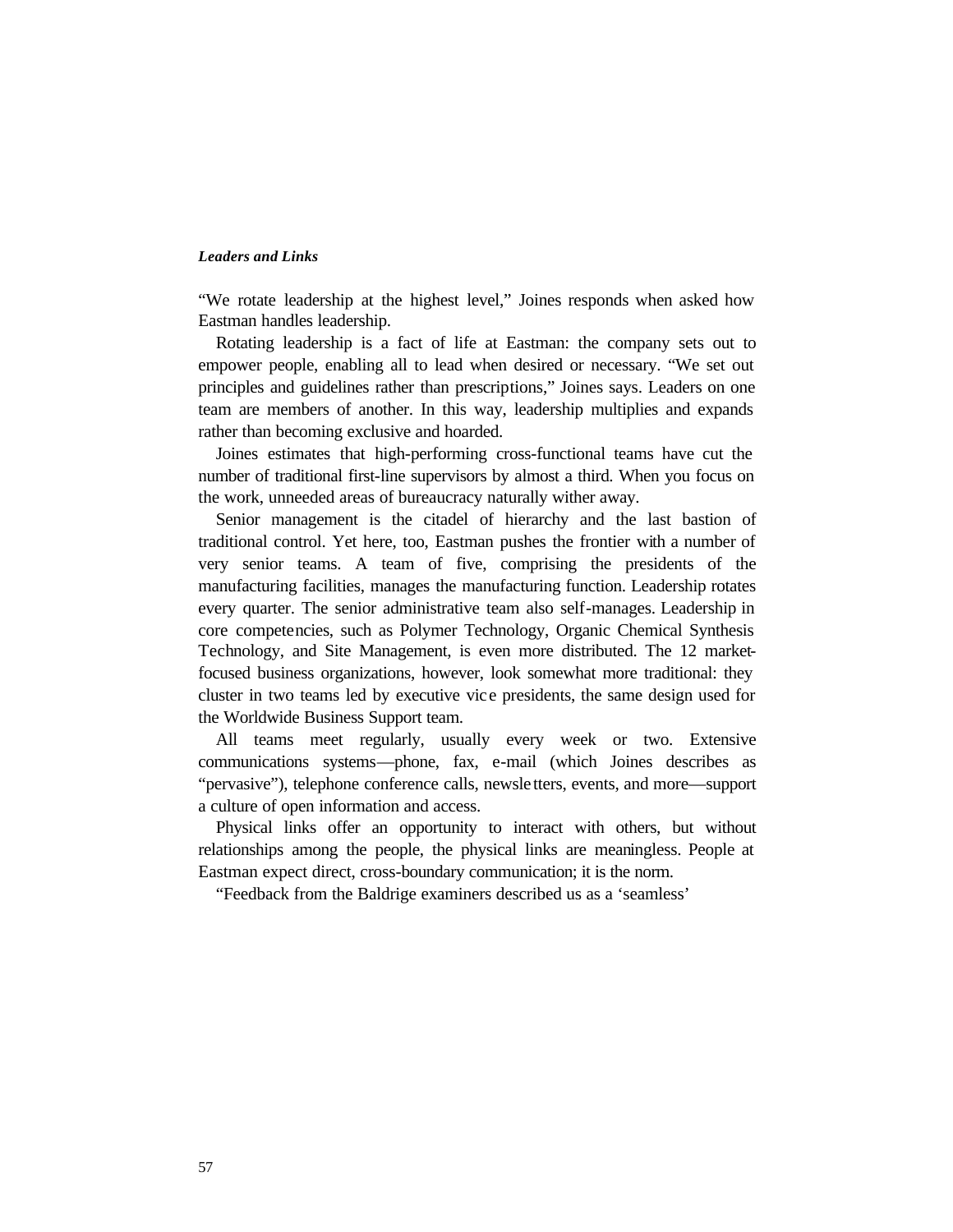organization," comments Joines. "We absolutely promote horizontal communication and expect it to go that way. There is no formal system of hand slapping. We're not doing skunkworks; rather, what we're engaged in is open and supported."

"The Eastman Way" lays out the values that are enunciated and explained in the company: honesty and integrity, fairness, trust, teamwork, diversity, employee well-being, citizenship, and a winning attitude. Trust underlies even the norm of horizontal communication. It is the deeper foundation that Eastman worked on early and comes back to often. Here is the true nutrient soil of beneficial relationships.

#### TURNING THEORY INTO PRACTICE

"In order to make changes," says Joines at the very start of our first interview, "Theory is key. Unless we understand the applicable theory and are convinced it's right, [it's] no go." He is talking not just about the technology systems, but also, and especially, about the social system. "We are clearly driven by business needs, fundamentally survival. To be successful, we have to come to grips with the social side. We won't make it without every employee's hands on the plow."

Eastman engages in active social science in pursuit of business goals. Theory is the source for innovations—hypotheses—that are tested, revised, and retested until a sufficiently high level of confidence is reached and the change is embraced. Pilots and prototypes provide valuable laboratory results to inform large-scale implementation strategies.

General guidelines develop from theory to replace detailed rules. Many leaders can make localized decisions yet produce overall coherence.

Eastman reflects all the basic teamnet principles, demonstrating how a theory of network organization and an evolutionary model of accumulating capabilities work in the real world.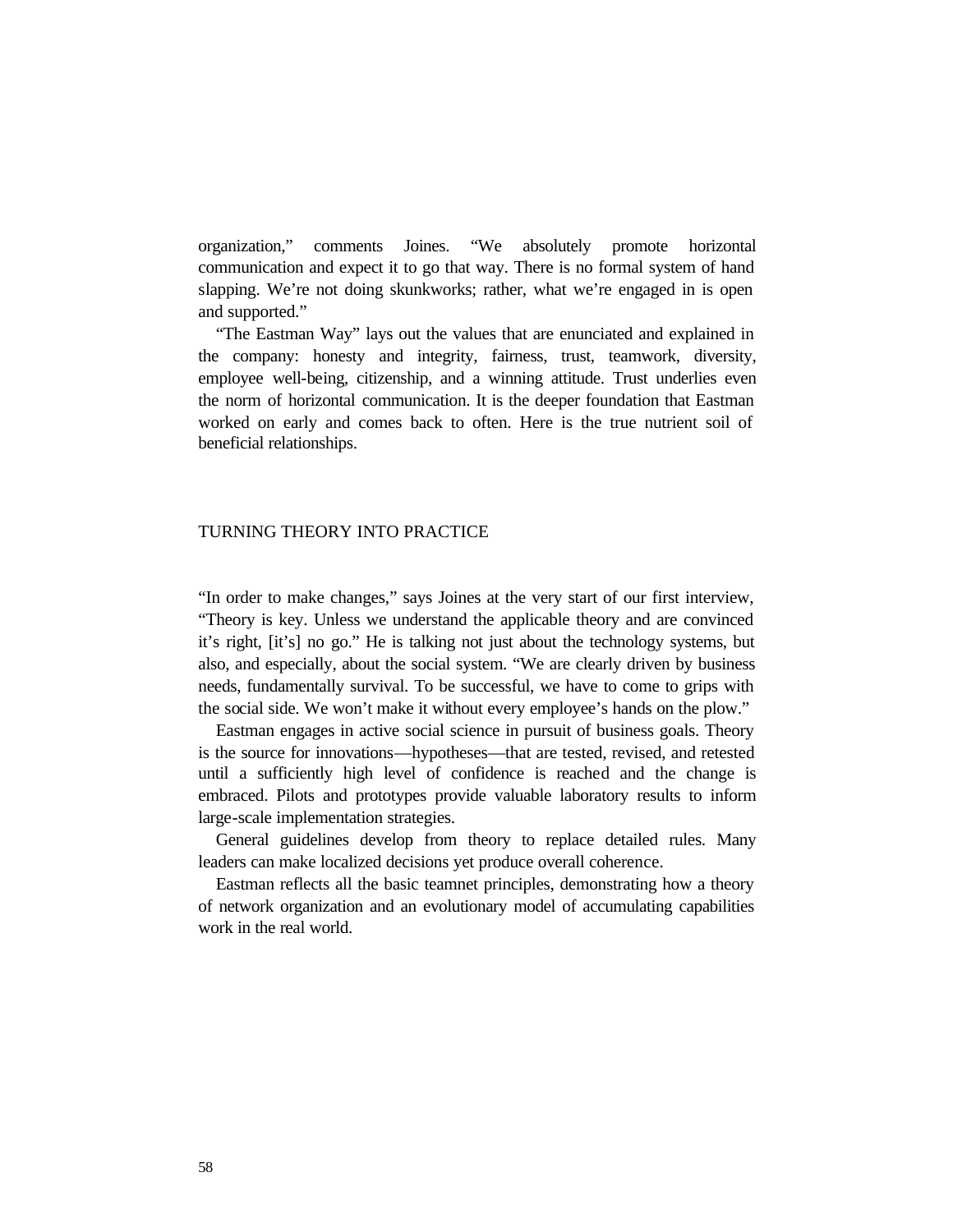#### **THE INEVITABLE USE OF HIERARCHY**

Now let's see how hierarchy fits into the picture. But this view of hierarchy is different from the usual one. It's about organization instead of power—how the right design gives competitive advantage. To illustrate, we adapt one of the most famous parables of general systems theory, that of the two Swiss watchmakers, first told by the Nobel Prize-winning economist Herbert Simon, who called them Tempus, meaning "smooth time," and Hora, meaning "serial time.

#### THE INNOVATORS

Two young technologists, feeling the limits of their then crude craft, began to develop breakthrough products for their market. Soon, both developed splendid prototypes of awesome versatility and complexity. Indeed, Sam Serial, the pride and joy of the traditional masters in the field, finished his model noticeably sooner than Laura Levels, the challenger of orthodoxy. Clearly, Sam had the edge in what could be a very big market. The business press eagerly looked forward to the unfolding story.

News of the revolutionary demos spread, and people started to call for information, interrupting the young entrepreneurs with questions. Within a few months, Laura was delivering to delighted customers, while Sam struggled to complete the first production copy as orders piled up. Both decided to hire apprentices and to train new workers in their respective methodologies to meet the demand. Laura was able to train new people quickly and boost production enormously, while Sam sank further into the mud as training crawled and products only occasionally appeared.

After Sam Serial's bankruptcy, the observers began to investigate to learn what they could from this epic story of success and failure. The key difference, they discovered, was in how each designed the work of constructing the product—the organizational advantage.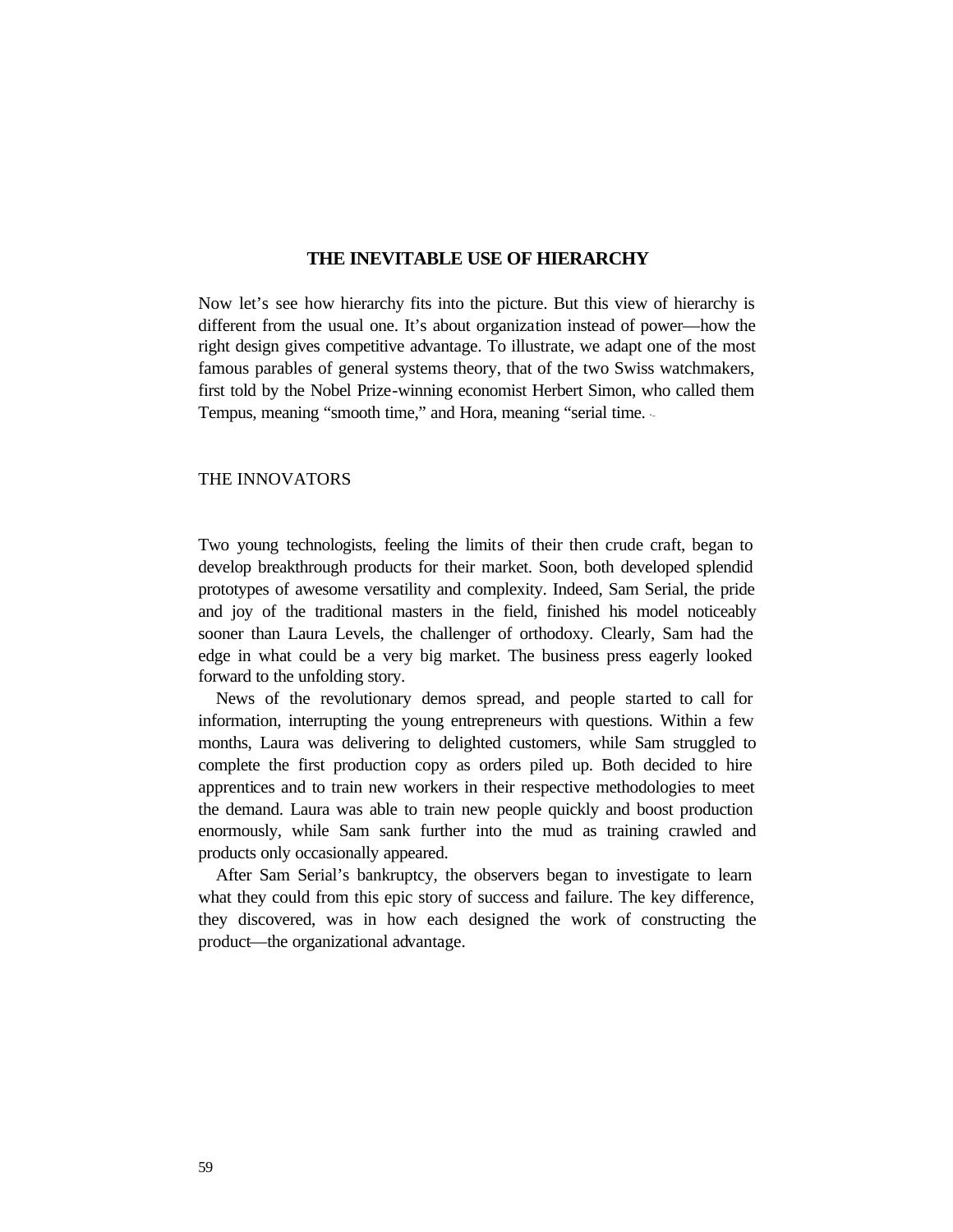Sam simply extended the "Old Way" of fitting pieces together into a whole by adding many more pieces. The effect was somewhat like a rich mosaic, a thousand parts put together intricately, just so— a beautiful but fragile assembly.

Laura, however, borrowed a method from nature and constructed a series of subassemblies, 10 pieces to a group, intermediate components of the product. The extra steps spent putting subassemblies together accounted for the initially longer time needed to build the prototype. This integrated approach produced a design both elegant and resilient.

When assembly is interrupted, the partially completed unit is put down and naturally it falls *a-part.* It *dis-assembles.* What works well in isolation does not always work well in the real world that is full of interruptions—otherwise known as change. For each thousand steps of process, Sam risked hundreds of steps at every interruption, while Laura lost only an average of five steps when she resumed the assembly process. Laura had designed "stable clusters" between the elementary pieces and the product as a whole, specific points in the process that held together without the next step.

The power of Laura's method of chunks within chunks became clear as volume increased and markets changed. Laura Levels, with a probability of just one interruption per 100 steps, gained a 4000-to-i advantage over Sam Serial.

Such is the power of hierarchy of the scientific sort. Simon called this pattern the "architecture of complexity."

#### PUTTING PIECES OF COMPLEXITY TOGETHER

*Systems within systems within systems. Why is this design principle so universal and so powerful?*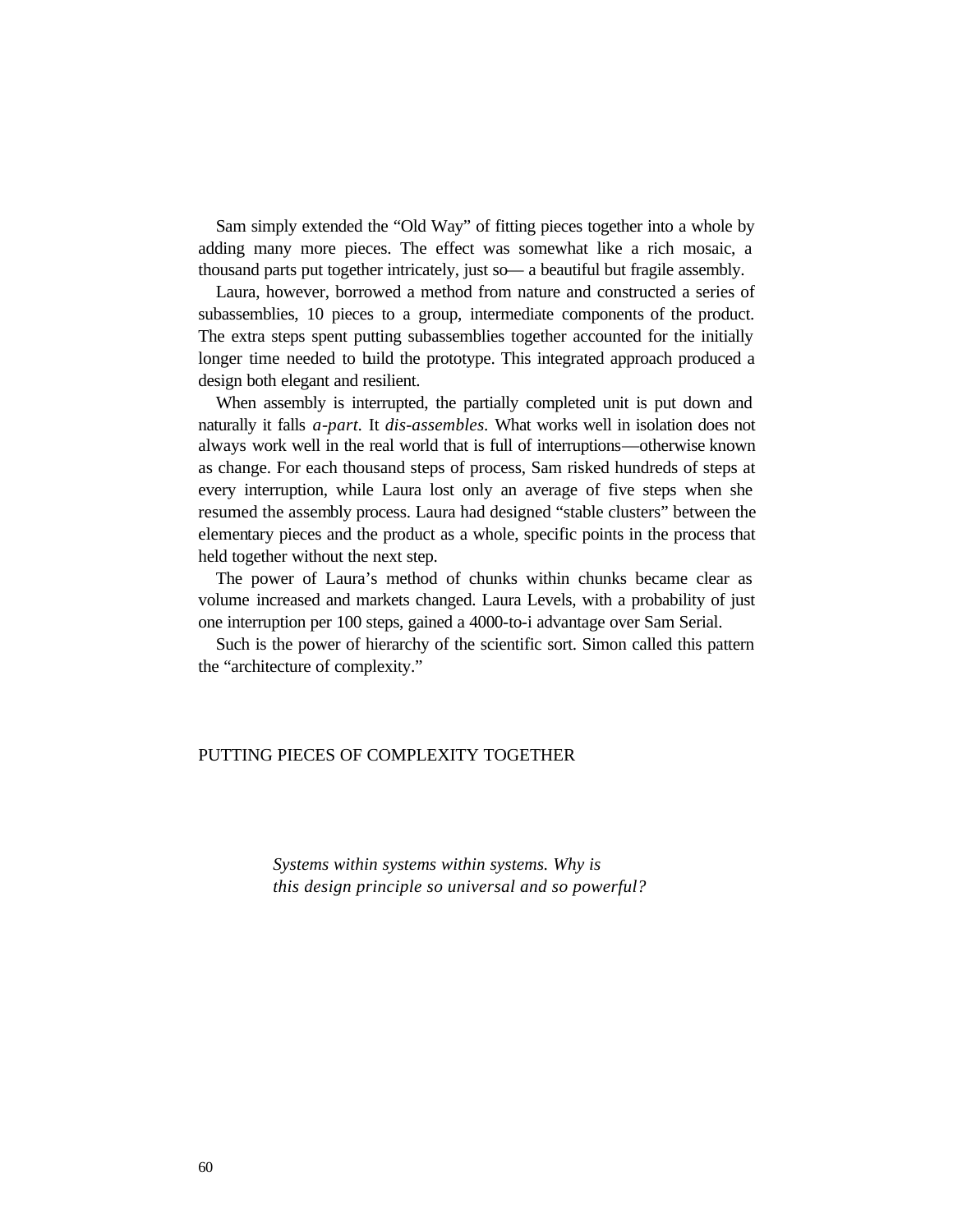Simon said that complexity evolves much more rapidly from simplicity if there are "stable intermediate structures," subsystems sturdy enough not to pull apart. Hierarchies predominate in nature, he said, because "hierarchies are the ones that have the time to evolve."

> *This is a profound, basic, natural design principle: a hierarchy of levels.*

Add levels to your understanding of hierarchy; it's more fundamental than the social power structure that you usually mean when you refer to hierarchy.

In the scientific sense of levels, hierarchy is basic to astronomy:

planets and satellites in solar systems in galaxies in galaxy clusters that are part of superclusters and even greater amalgamations. Hierarchy brings us molecules, atoms, particles, and quarks in physics. Biology has cells, tissues, organs, organisms, ecologies, and environments. Pennies make up dimes that make up dollars in the U.S. currency system. Time comes in subassemblies of minutes, hours, days, weeks, months, and years. Libraries shelve books according to the Dewey Decimal System version of this theme. We even build our community communications systems this way with trunks, feeders, and drop lines to the house.

Levels within levels—hierarchies—permeate every aspect of the core technology of the Information Age.

Computer hardware is built in levels—from binary switches to chips to logic boards to computers to systems with peripherals. We design software in levels of complexity from machine languages to assemblers to operating systems to applications; structure files hierarchically, whether in DOS directories or Mac folders; and connect PCs in local area networks plugged into wide area networks linked to the global Internet.

We use the hierarchy principle every time we analyze a problem or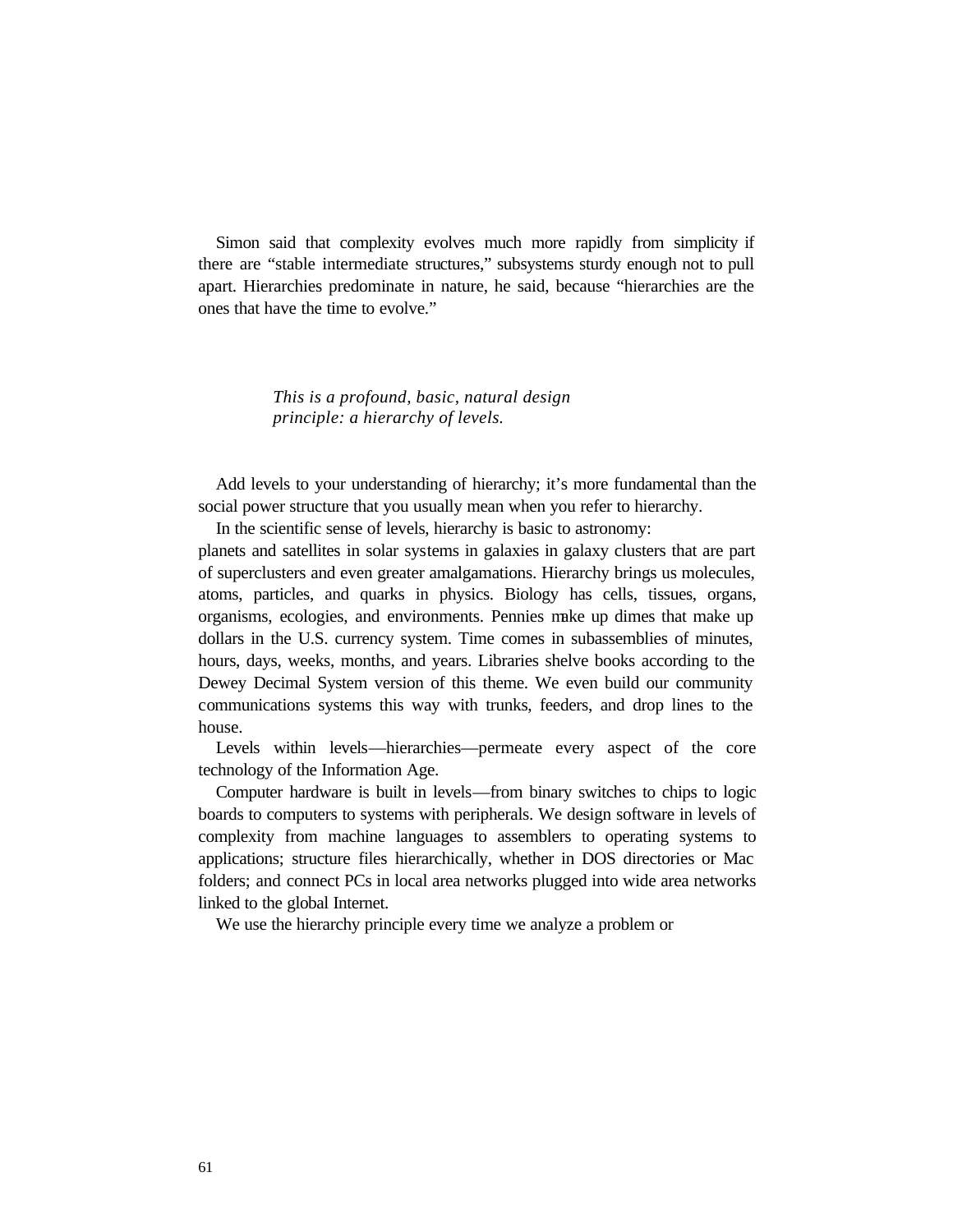break something complex into smaller parts. We also use it to put things together, for synthesis, to create new wholes out of parts. When we outline our thinking, we use hierarchy.

It is no surprise, then, that the same level structure permeates organizations. As individuals, we are parts of families who make up communities and neighborhoods, which in turn are included in local, state, and national jurisdictions. All of these are points of natural cleavage—stable intermediate forms, as Simon says—in the hierarchy of society.

> *All networks are hierarchical. Even the simplest ones are made up of interacting parts that are themselves complex—people or companies, for example.*

Interruption is a metaphor for change in the story of the inventors, Laura Levels and Sam Serial. The need to organize in stable clusters, modules, and levels increases as the pace of interruption picks up. Subassemblies—distinct components that can stand on their own— become more necessary, while rigid control structures become liabilities under the unrelenting push of everincreasing change.

Networks do not throw the baby out with the bath water. They directly incorporate the powerful principle of hierarchy in its timeless sense—the *force behind stable clusters—into* the organizational form of networks, a key legacy of the Agricultural Age of hierarchy.

#### **THINKING THE NETWORK WAY**

To cope with more complexity, groups have to be smarter. Each epoch has brought a new level of organizational intelligence required to meet its challenges. Group intelligence lies in a group's actual organization,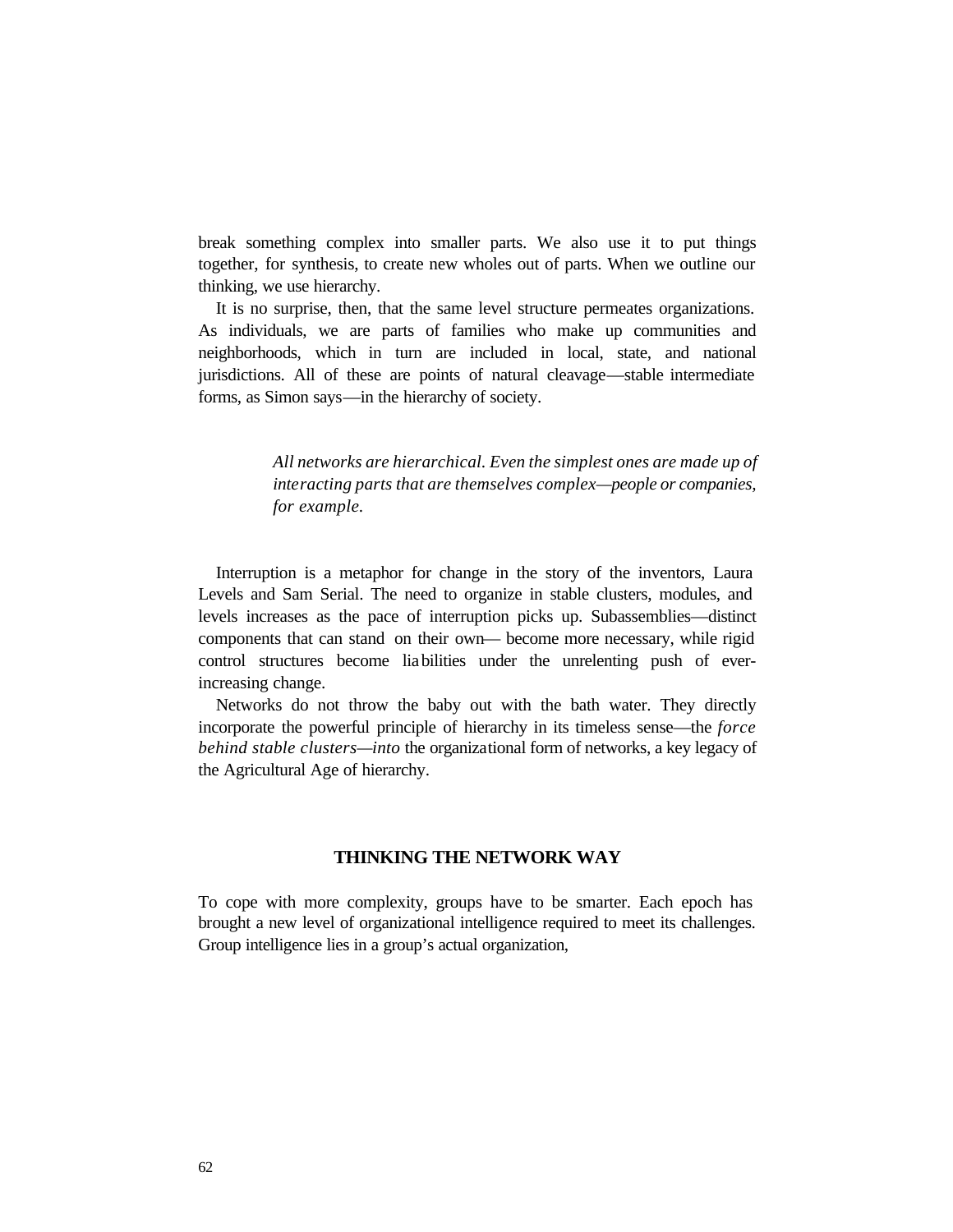in how it does its work. Over time, the capacity for group intelligence has increased.

New ages in human civilization bring new configurations, new patterns, to organizations. As the organizational repertoire increases, groups of all sizes have the potential for even greater intelligence. Even a small increase in the average intelligence of our groups has an enormous impact on our collective ability to solve the problems of the world.

#### TEAMNET PRINCIPLES ACROSS THE AGES

To understand what's going on around us, we use mental models of the world.

Each new era brings a shift from one dominant world view to another. When the industrial view prevailed over the agricultural one, and both over the "precivilized" hunting-gathering world, the new patterns were seen as replacing the old ones, if not destroying them. But:

> *The Age of the Network* includes *rather than replaces its predecessors.*

Quantum physics doesn't regard Newtonian mechanics as absolutely wrong, but rather as relatively limited. In the same way, bureaucracy is not wrong; it's just limited. Indeed, it *should* be limited to those functions for which it is most appropriate.

We use simple social models for simple organizations: informal small groups or simple hierarchies. Few situations are more absurd (or boring) than those in which a very small group of people adheres to Robert's Rules of Order. We've all been to those meetings (and sometimes run out screaming).

More complex situations call for more complex models. Until recently, our only response has been to structure multilevel hierarchies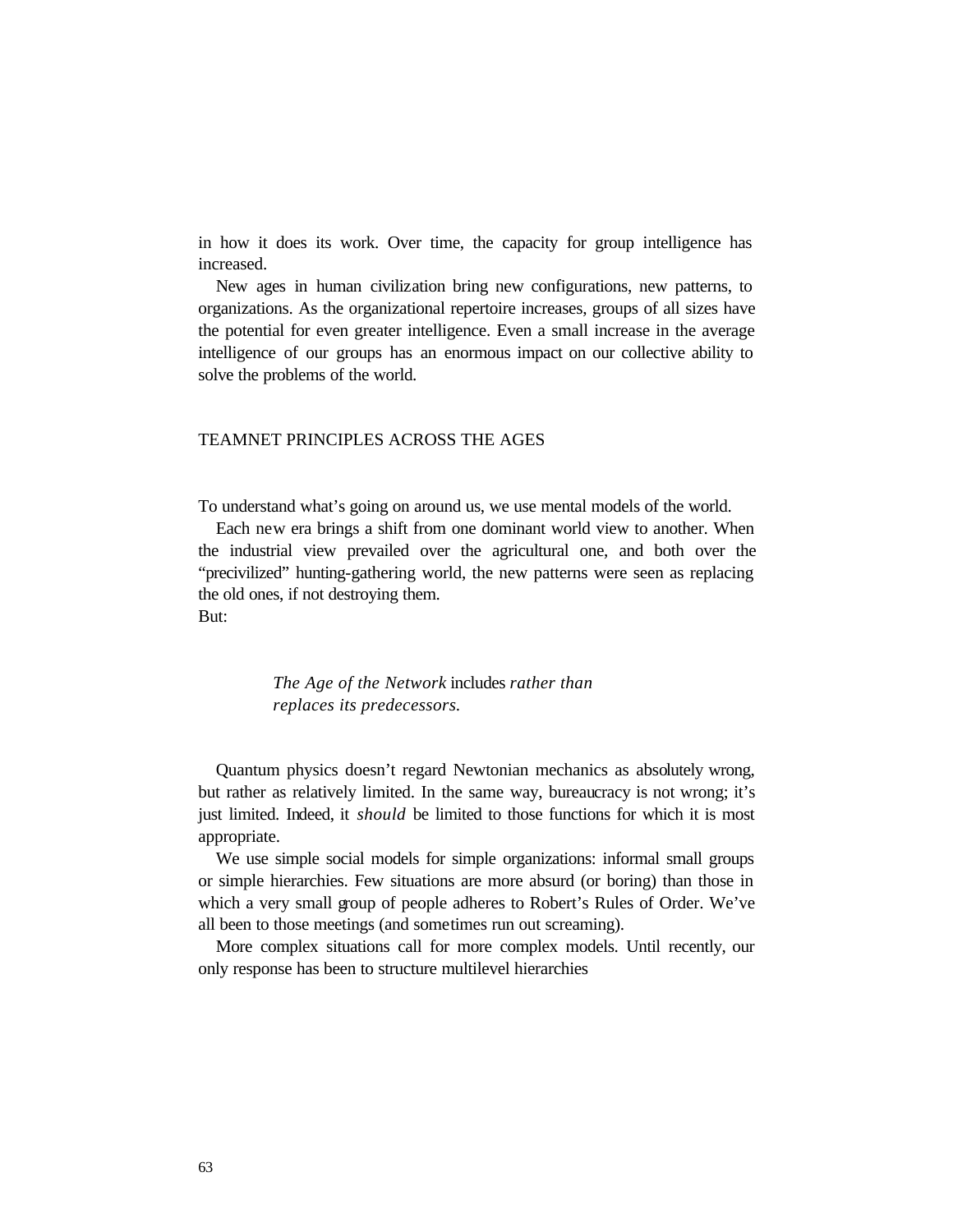bursting with internal bureaucracies. Their rigidity is as maladaptive in the Age of the Network as Sam Serial's sequential manufacturing process.

> *Today's dramatically increased, complex pace of change calls forth new designs—teams and networks together.*

Because it is inclusive, the network is also compatible with earlier forms of organization. Networks can describe all types of organizations, including hierarchies, which are special cases of the more general network form.

Each age has made an essential contribution to the evolving organizational model reflected in the Five Teamnet Principles (see chapters 4 and *5).*

- ? The Nomadic Age provided the basic idea of *members* defining *boundaries.*
- ? The Agricultural Age contributed the concept of *level* structure.
- ? The Industrial Age offered up the precision of *specialized purpose.*

? And the Information Age contributes explosive-in-number *links* that cross boundaries, levels, specialties, cultures, places, industries, jurisdictions, politics, religions, and every other difference important to people.

SITTING AROUND THE CAMPFIRE: SMALL-GROUP BOUNDARIES

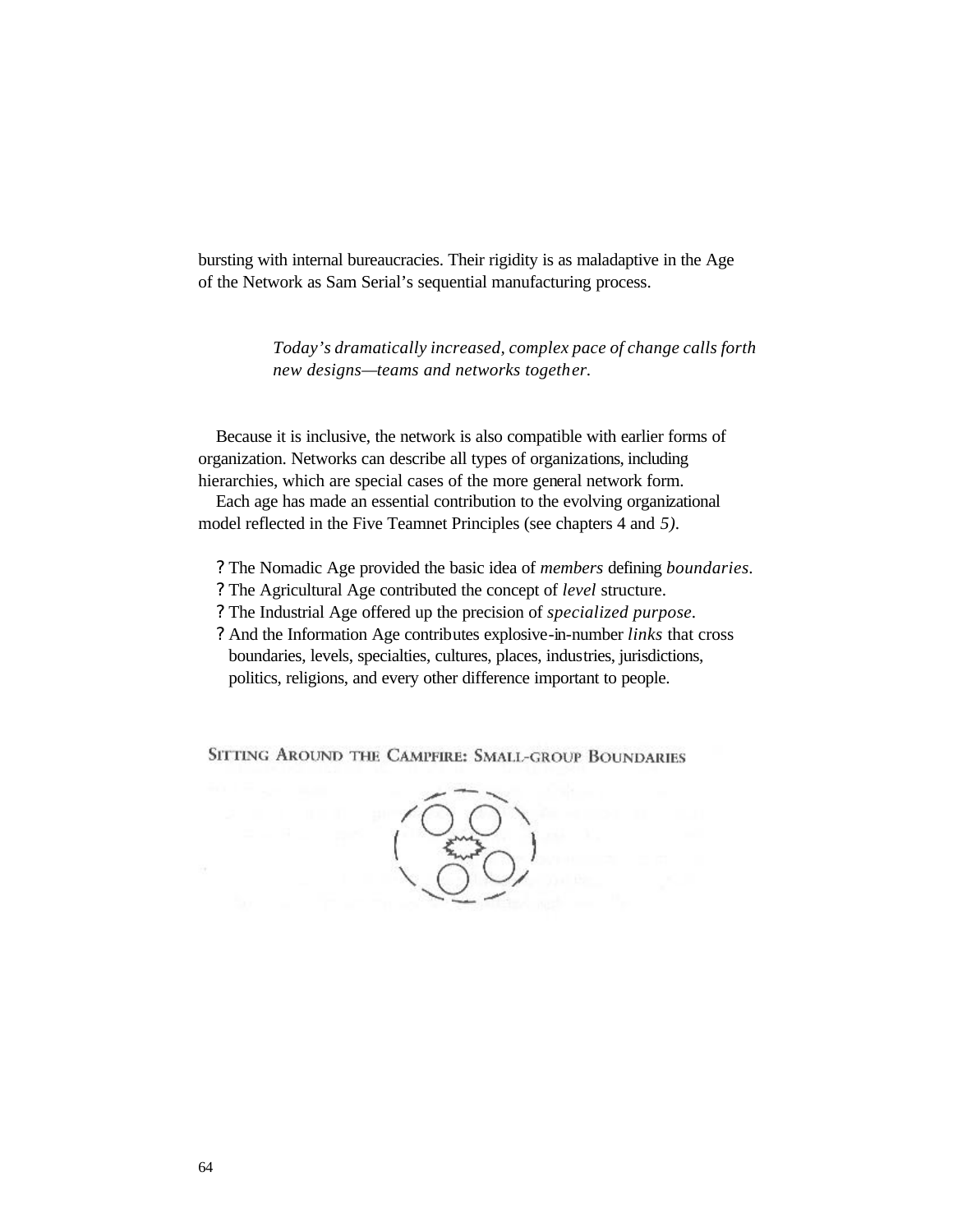In the Nomadic Age, people formed tribes, multifamily groups of individuals who offered one another a survival advantage over being alone. Nowhere is the systems truism "The whole is greater than the sum of its parts" more evident than when a group emerges from the association of individual people. The principle of "greater than" arises from relationships among the members. At this scale, you can "feel" synergy.

Groups come to life all the time. A group that lasts has "clicked" at some point in its development, a new "whole" born with the first unconscious use of the term "we." People just *know* when a group is a group and when it is not.

The members of a group define its boundary, which means that if membership is not clear, then neither is the boundary. Small groups and networks alike are apt to have fuzzy "dotted-line" boundaries. Their boundaries clarify and then blur, unlike the sharper, exclusionary, in-or-out "solid-line" boundaries of hierarchy and bureaucracy.

The center of a small group is magnetic. As nomads, the group sat and lived around the camp fire, with those closest to the heat forming the inner circle. Then came the outer circle and finally the camp 'perimeter—the boundary.

In the language of the network, individuals are members, rimmed by a boundary, that can be fuzzy or distinct. This fundamental design is basic for teams of all ages at all levels.

PYRAMID POWER: CLIMBING THE HIERARCHICAL LEVELS

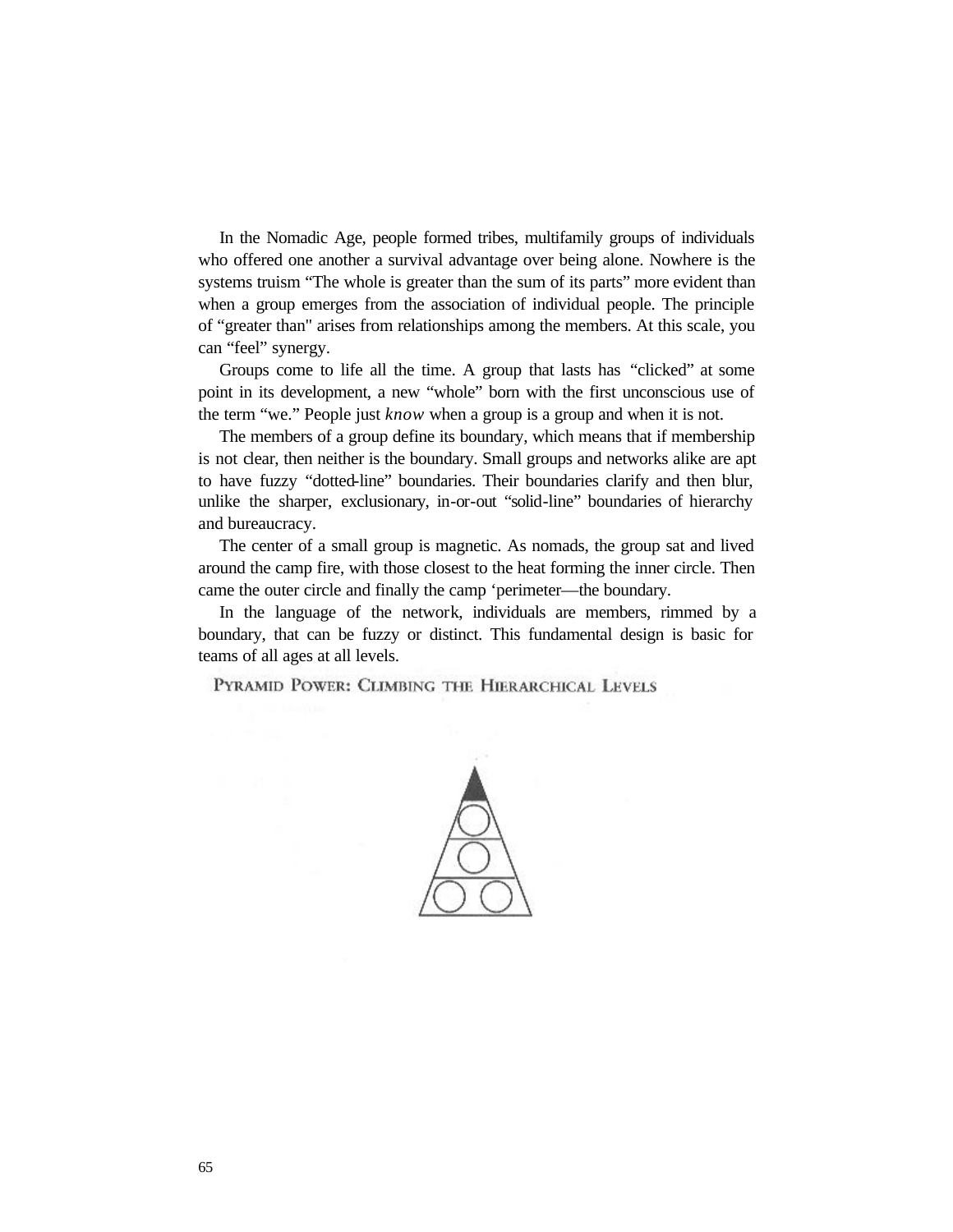Mention the word "hierarchy" and few people will cheer. But this often dreaded word brings into social use one of nature's basic organizing patterns levels. Everything complex is part of more complex things that are made up of parts that are themselves even more complex.

> *Hierarchy, in the scientific use of the term, is a fundamental crossboundary systems principle.*

Nowhere is it more important to be able to separate the conceptual contribution from its historical development. An unfortunate terminological quirk has made it difficult to bring this critical systems idea to the area that needs it most: the complex social world.

"Hier-archy" literally means "priestly rulership." While science easily sheds the theological nuances to reach the universal clarity underneath, this is not so easy in organizations.

The *level* structure of nature is the "baby" in the "bath water" of traditional hierarchy. Inclusive levels do *not* imply one-way information flow and top-down control in nature. There each level has its regularities, its appropriate scales of space and time.

It is critical to separate the powerful principle of levels from the characteristic of vertical control that is part of hierarchy's social meaning. Networks retain the "architecture of complexity" through the principle of integrated levels.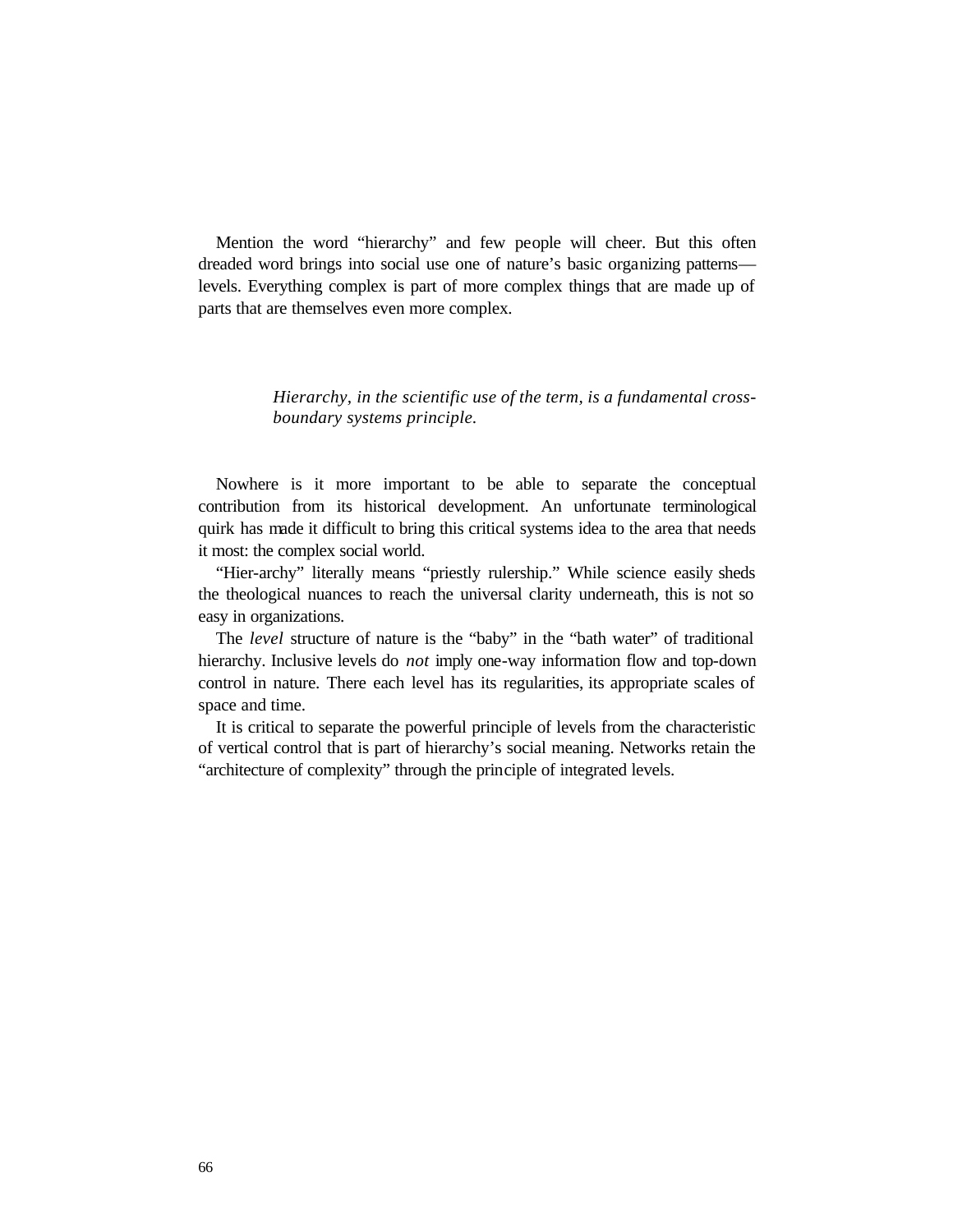THE SYSTEMS WE LOVE TO HATE: BUREAUCRACIES WITH A PURPOSE



Bureaucracy and hierarchy (in the social sense) have a lot in common. Both laud rank. Bureaucracy, however, draws its legitimacy from a different source. It looks to the law where the top-down, one-way control hierarchy uses coercive force. No matter how much you hate bureaucracy, legality is a vast improvement over the brute force, "might makes right" legitimacy of hierarchy that prevailed in the Agricultural Age.

The Industrial Age's great contribution to organization is specialization. Horizontal bureaucracy offers great strength when combined with vertical hierarchy. It provides a rational process for spreading out work. Thus, bureaucracies are able to achieve much larger and more stable social structures than hierarchy alone.

A sense of purpose is central to people and organizations of all ages. Bureaucracy makes purpose explicit. It is formal, and it serves as the ultimate rationale. Bureaucratic constitutions and charters begin with the organization's purpose.

For example, the first words of the Preamble to the U.S. Constitution establish this country's purpose and set some goals: "We the People of the United States, in Order to form a more perfect Union, establish Justice, insure domestic Tranquility, provide for the common defence, promote the general Welfare,. and secure the Blessings of Liberty to ourselves and our Posterity, do ordain and establish this Constitution for the United States of America." Such "in order to" statements are formal and serve as the ultimate authority. Organizations "get a life" for a reason. They divide and manage work in pursuit of a goal.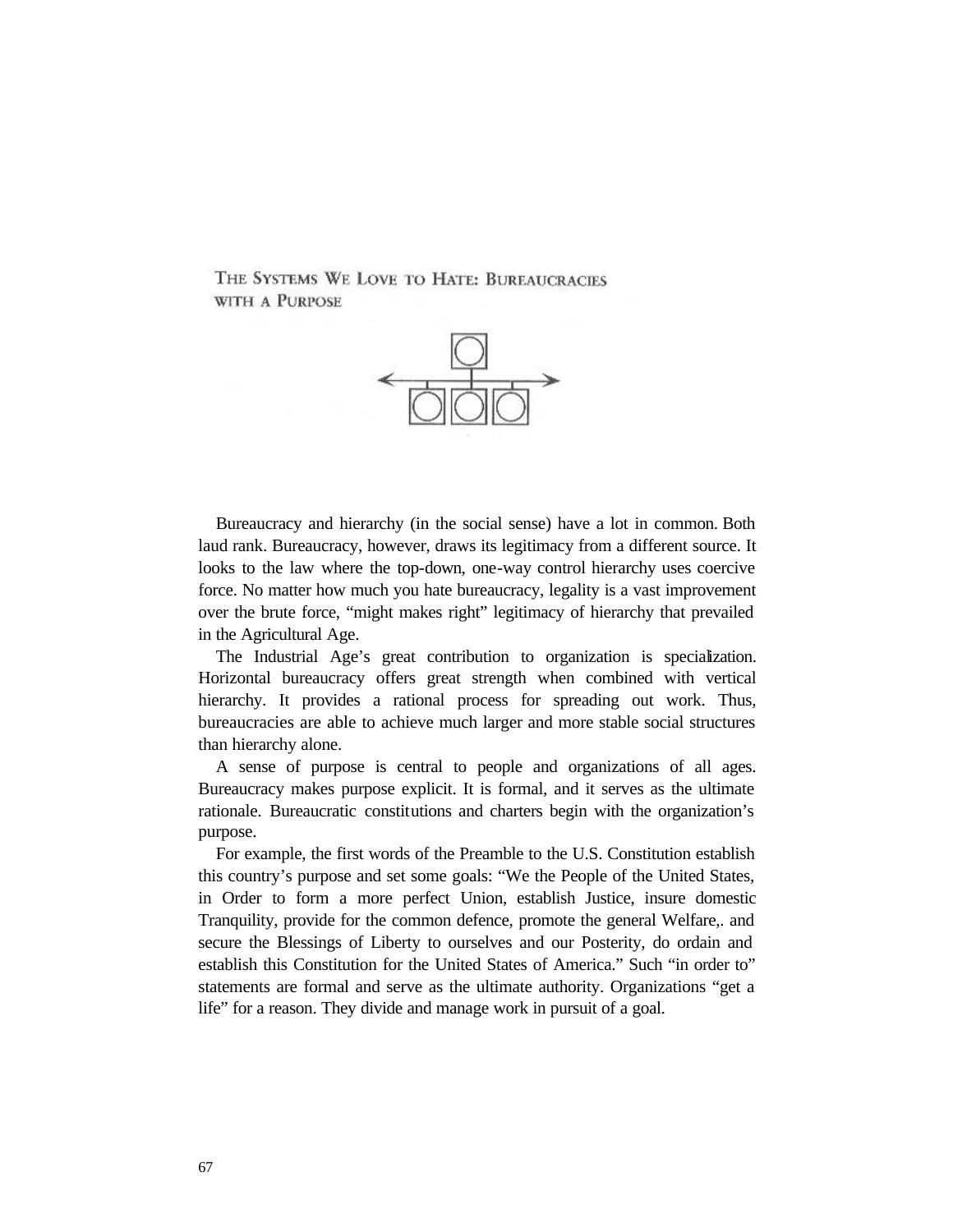Specialization allows an organization to define work at all levels. Since there are infinite ways to chop up work, this is where the group's competitive IQ develops. The smarter it is, the better the group is at dividing and integrating the right chunks of work. This is unavoidable creative work for every group, recognized or not.

Time is continuous, smooth, and progressive in the industrial world view; ideally, it is serial. Serial time, like Newtonian physics, provides an excellent model of reality for many situations. We use it spontaneously to plan our everyday activities:

> *Thinking ahead to a cup of coffee, I start from my office, go through a linear sequence of steps to the kitchen, more steps to make the coffee, and wait for it to go through its steps, one by one, to reach the goal a cup of coffee.*

We often "chunk work" in a literal picture of a serial process. Businesses with a goal of developing and delivering products to customers, for example, create functions that mimic it: marketing and R&D, design and production, and sales and service, corresponding to the beginning, middle, and end of the process.

The merits of analytic specialization are well known, as are its limits. By dividing up work, people achieve more together than each person can alone doing all the steps in sequence. But too much specialization fragments reality and imposes an immense control-coordination burden.

At the bottom of the rational bureaucratic tree, work is "Taylored"<sup>5</sup> into standardized units suitable for the mechanized time of mass production. Specialties and repetitive, sequential steps that may be fine in moderately paced change environments begin to proliferate uncontrollably in turbulent environments requiring rapid adaptation. In this environment, complexity limits purely analytic solutions.

In networks, the principle of unifying purpose plays the same role as goaloriented specialization does in bureaucracy. The focus on pur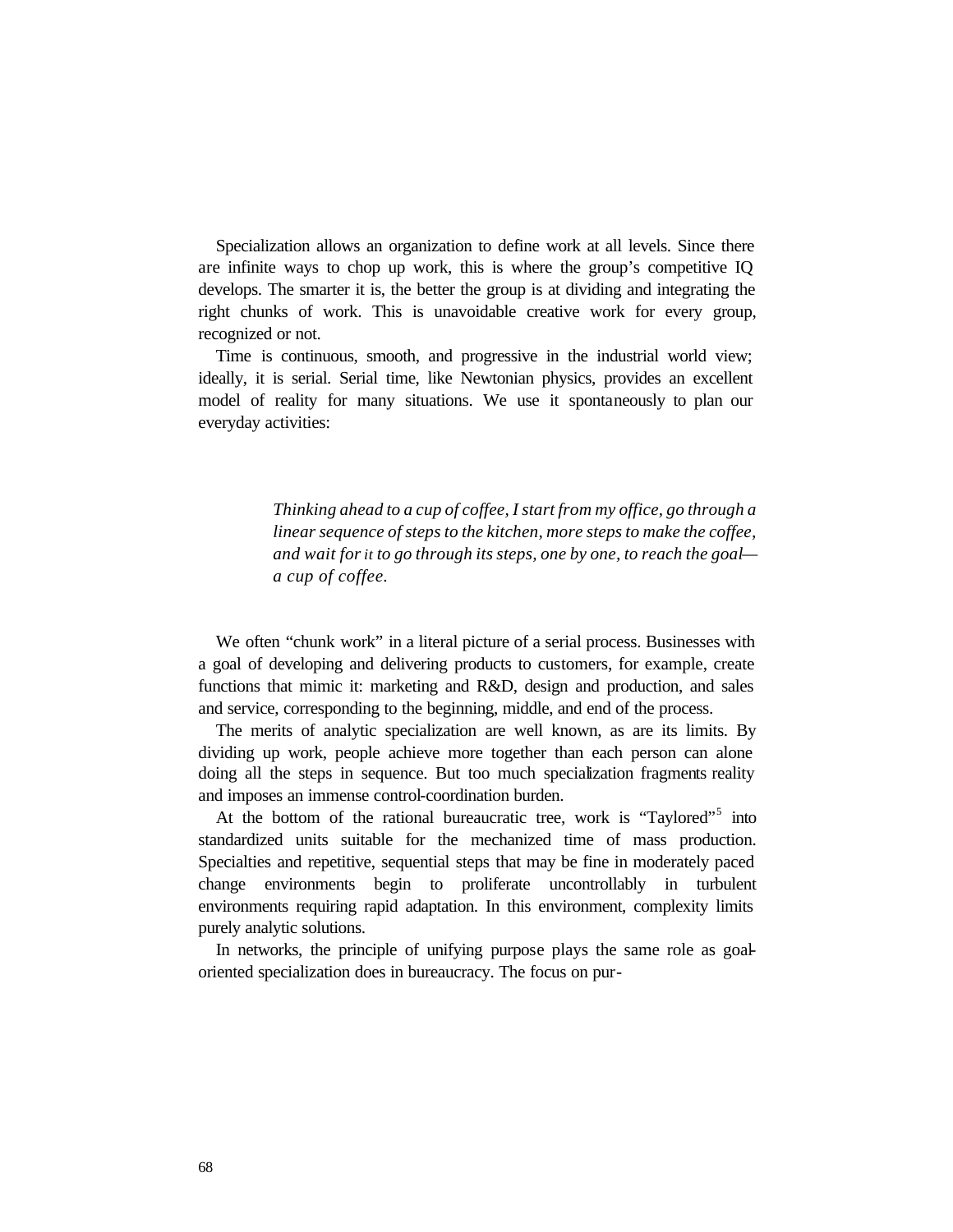pose in a network is more intense because it is the primary source of legitimacy, it holds members together voluntarily. Successful networks articulate their purposes explicitly and express them as useful plans and activities.

THE TIES THAT BIND: NETWORK LINKS



Links stand for all sorts of human connections—similarities, communications, relationships—and have always been with us.

Links are very simple when you consider each link on its own, one by one. But even a few links connected together form distinctive patterns, and complexity expands rapidly as the number of links grows.

Relationships among people and groups develop over time through interaction. Technologies that provide new media for interaction have been leading-edge drivers of change throughout the ages. New technologies provide new opportunities for new interactions that, over time, enable new relationships and organizations.

Spoken communication among people helped inaugurate the first age of civilization, and each age added new capabilities—writing in the Agricultural Age, printing in the Industrial Age, and electronic communication in the Information Age.

For most of history, links among people that reached beyond personal connections have been scarce and costly. Links are formal, tagged with one-way signs, and relatively few in traditional hierarchies and bureaucracies.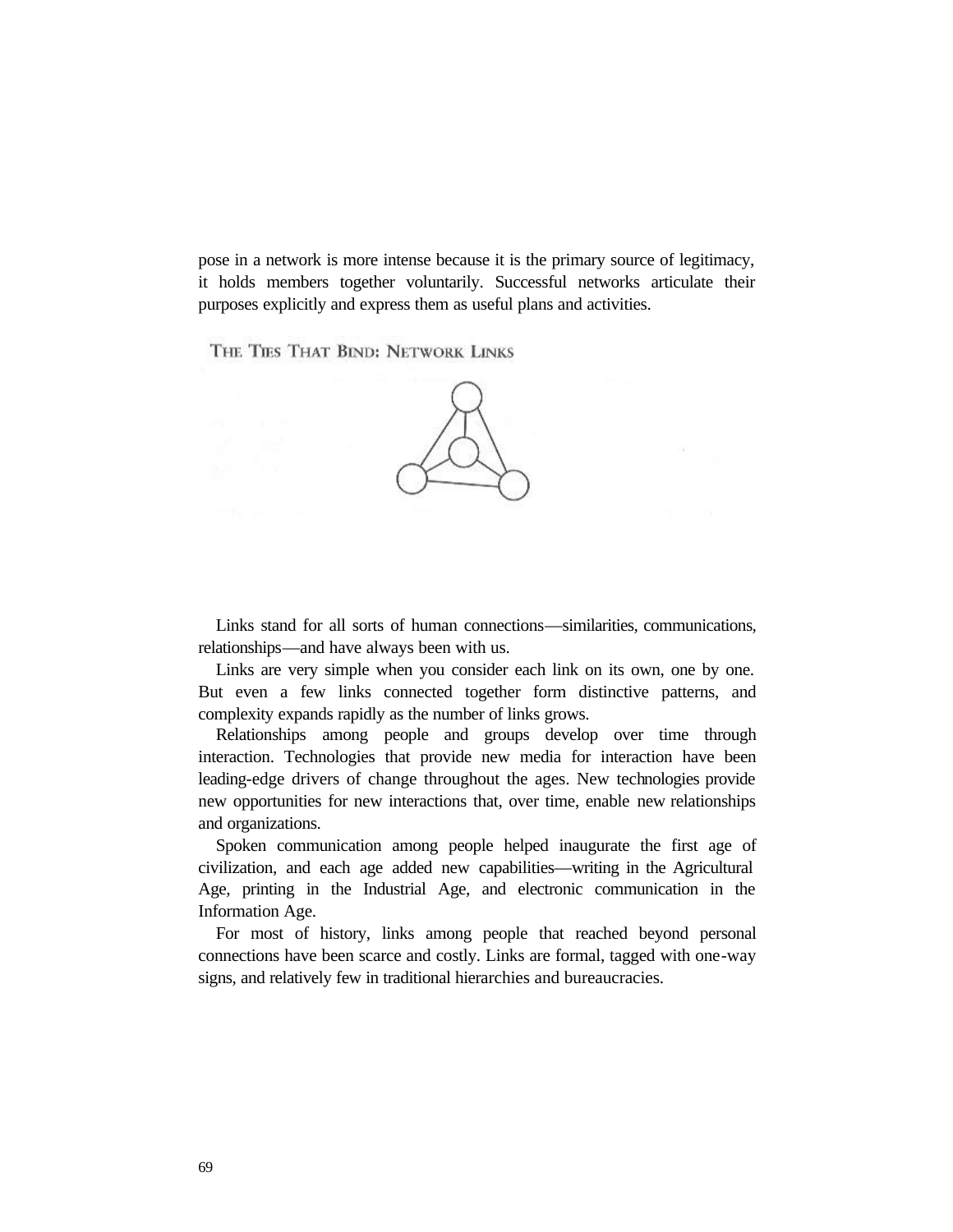*Boom! Links explode in number in the In formation Age as our personal reach suddenly goes global. We complete the loop by being able to talk to anyone anywhere at any time. The vertical frontier closes as organizations become massively interconnected in all directions, and we catapult into the Age of the Network.*

We dramatically increase the need to manage greater complexity in the horizontal dimension as we reach the limits of vertical hierarchy. We do so not by adding more specialities but, instead, by creating more links.

In the Information Age, links are much more numerous and more real than in past ages. Many more people and technologies serve linking roles and functions now than in the past.

Massive linking allows decentralized, individual access to centralized, shared information. This increases decentralized decision making following a centralized strategy. Links give the network its basic benefits, the best of both centralized and decentralized worlds:

- ? Flexibility,
- ? Speed, and
- ? Power.

Networks provide the flexibility of pulling together what's needed when it's needed; the speed of multiple decision makers with authority who operate from common values and plans; and the power that comes from close links among independent members.

Successful networks bring great benefits. But links alone do not a smart network make. A profusion of unrelated links brings only confusion.

The true intelligence of a group lies in how it configures itself. Its configuration comes from the pattern of relationships as a whole, and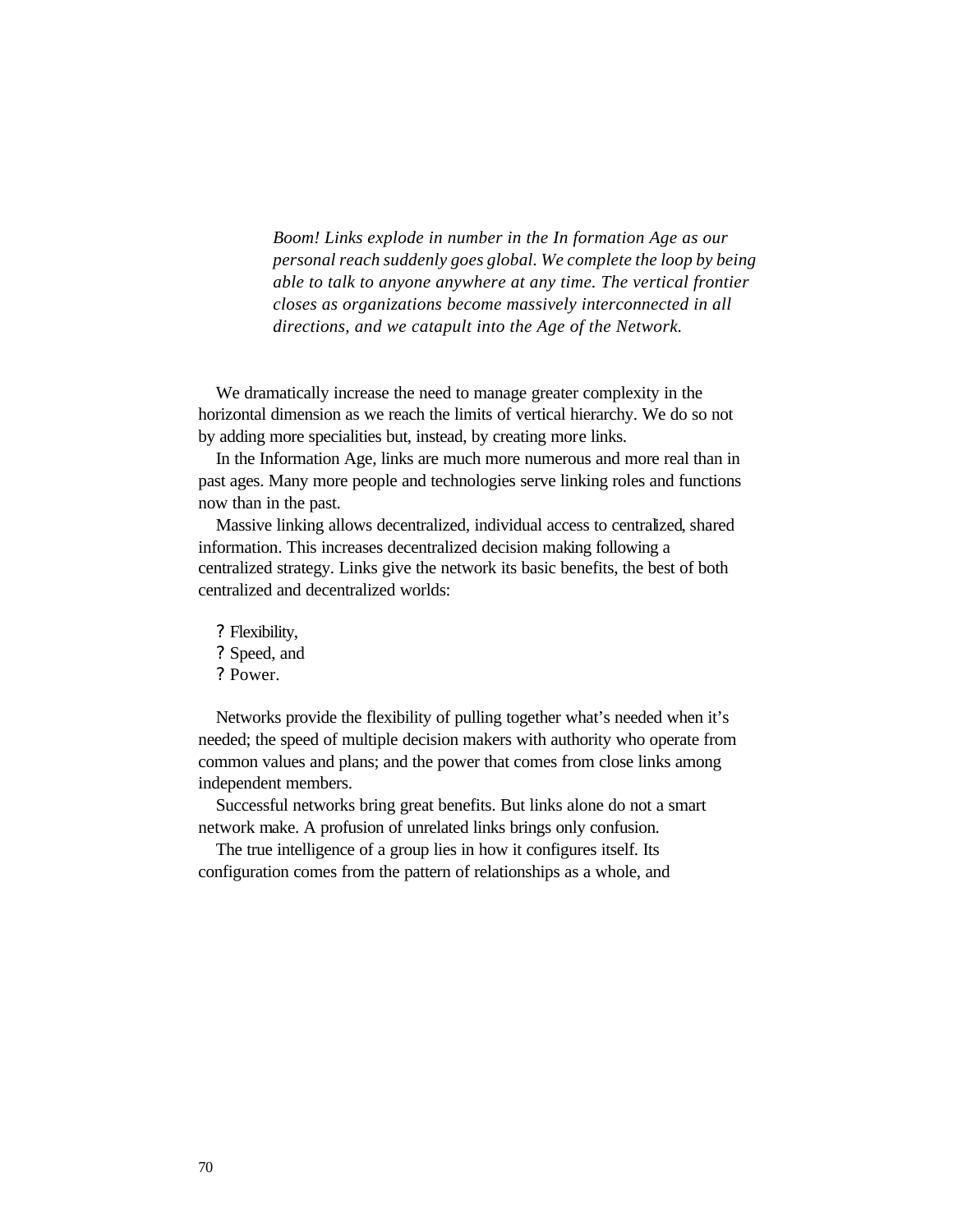the smartest organizations constantly reconfigure to fit more complex environments and changing purposes.

Links connect all the teamnet principles: members and leaders within and across boundaries, across levels, and across purposes. All the elements together lead to the network—the Organizing Pattern of the Age of the Network.

#### **WINDS OF CHANGE**

How does the idea of a small group expand over time? A simple abstract allegory, almost a cartoon, illustrates how the ideas come together as a group enlarges, accumulates capabilities, and becomes more complex.

In the mostly command-and-control vertical hierarchy (in the social sense), power flows from top to bottom. The organization chart has height, with very narrow breath of expertise. The effect is like a two-dimensional cutout. Hierarchies, while tall, imposing, and quite successful when the pace of change is slow, easily blow over as the winds of change increase. Just look at the "boom-bust" cycles of the ancient agricultural hierarchies from Egyptian to Mesopotamian to Mayan.

Now add bureaucracy. The result is a much more stable arrangement. By metaphorically putting hierarchy and bureaucracy together, we get a "stool." A stool, standing upright, with feet spread apart, is quite useful and sturdy. It provides horizontal support for the up-down dimension.

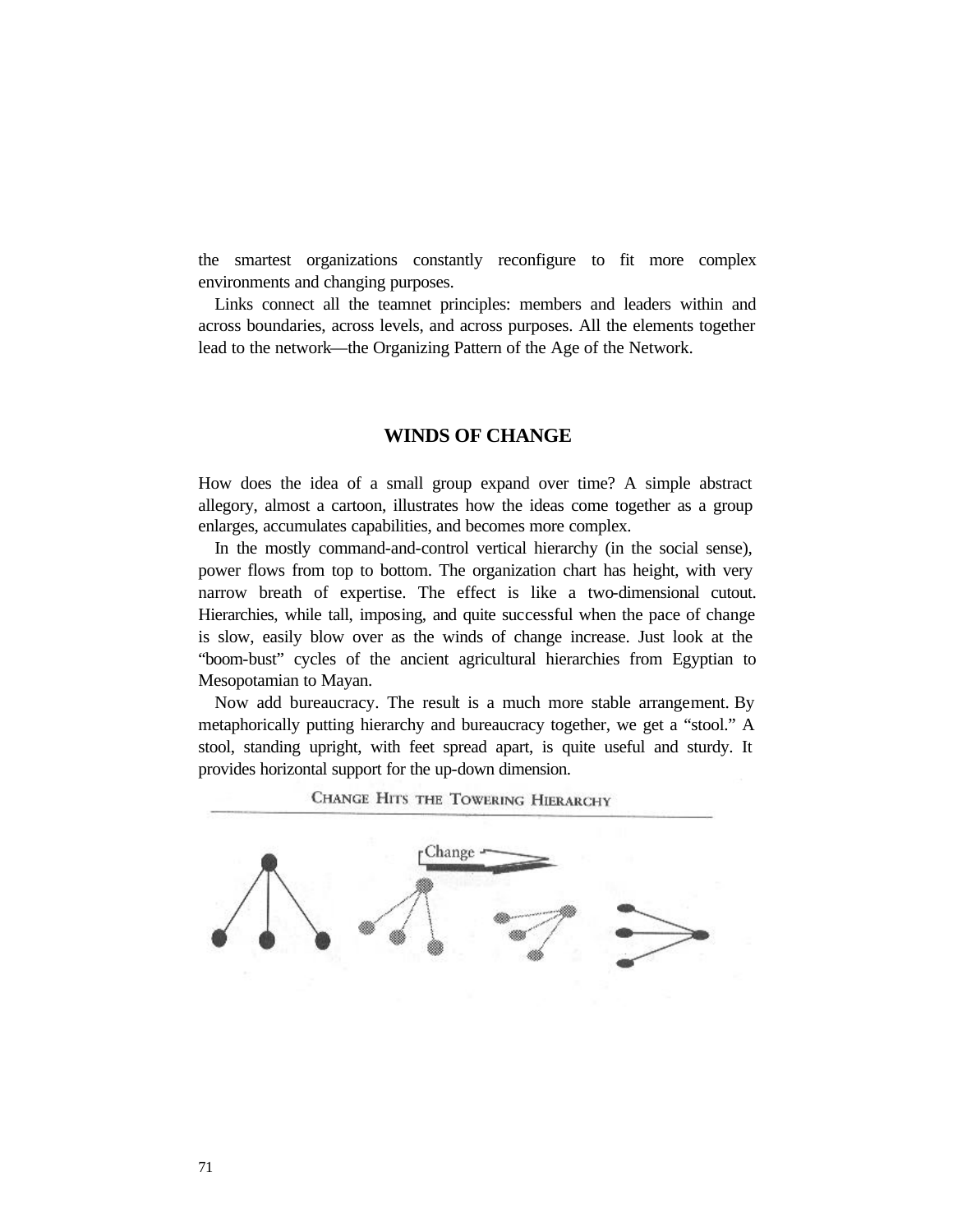

The stool is likely to tip over, however, when big winds of change blow from unexpected directions. If it does not have the right orientation, the hierarchy-bureaucracy stool becomes useless. Since the feet aren't tied together, pressure on the top of the stool can easily cause it to collapse.

Now add links among the groups at the base of the stool's legs. When you connect all the organization's fundamental parts, you create an enormously strong structure, symbolized here by the tetrahedron, which the visionary architect R. Buckminster Fuller called the universe's minimal closed structure.

> *To convert a hierarchy-bureaucracy to a network,* just add links.



FAST CHANGE SPINS THE NETWORK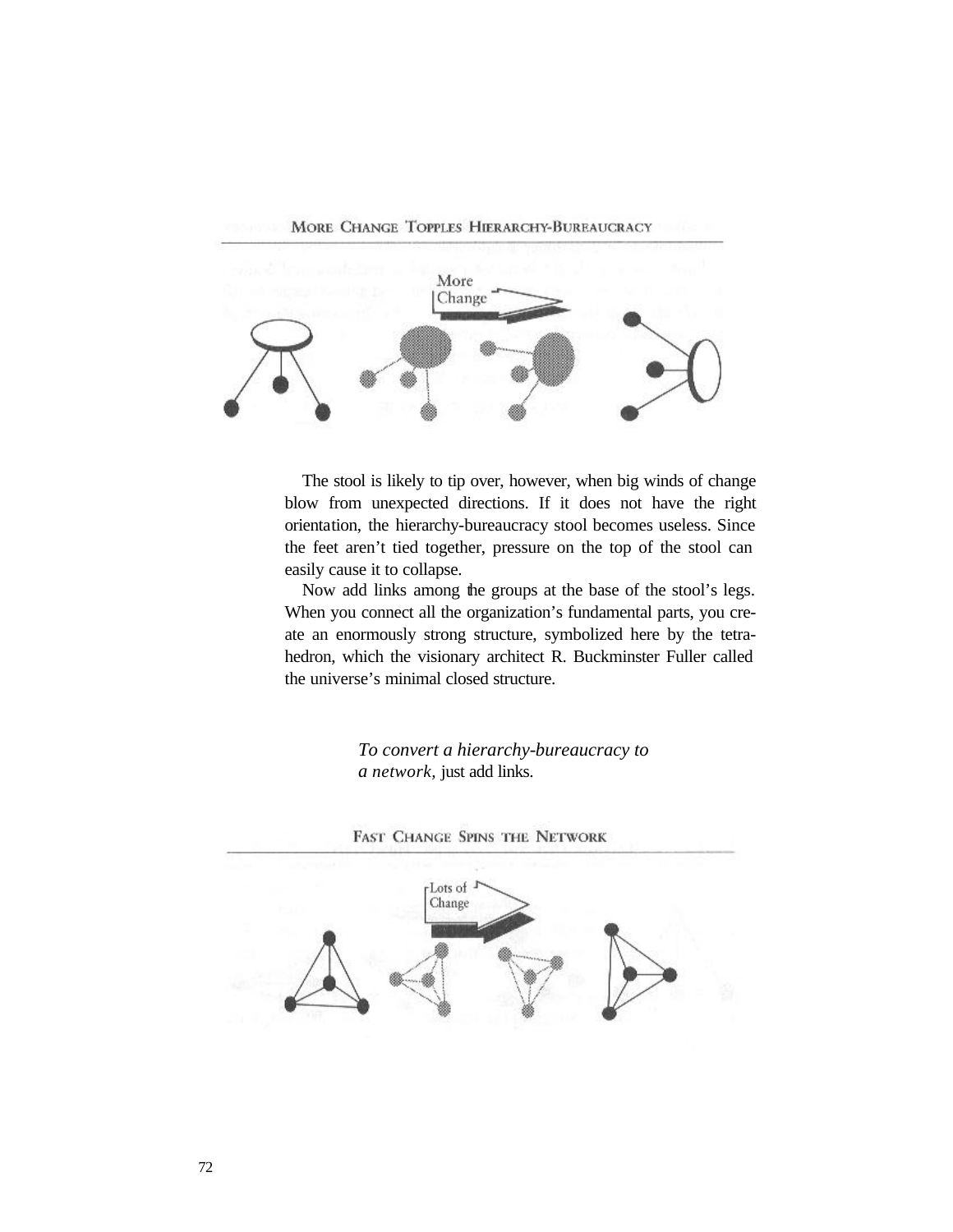Different orientations in a network may be called top or bottom, periphery or center, or, perhaps most appropriately, foreground and background. Here we symbolize the leadership of networks, foreground representatives of the whole. Different parts of the organization, different leaders, come to the fore as the winds of change whip through the environment.

Tumbling quickly through time, networks seem to take on a spherical shape. They are always right side up.

#### **TURNING TREES INTO WHEELS**

There are other ways to show levels besides the familiar top-down tree chart. You also can represent hierarchy horizontally.

Instead of trees, think of wheels. A tree's top and bottom are

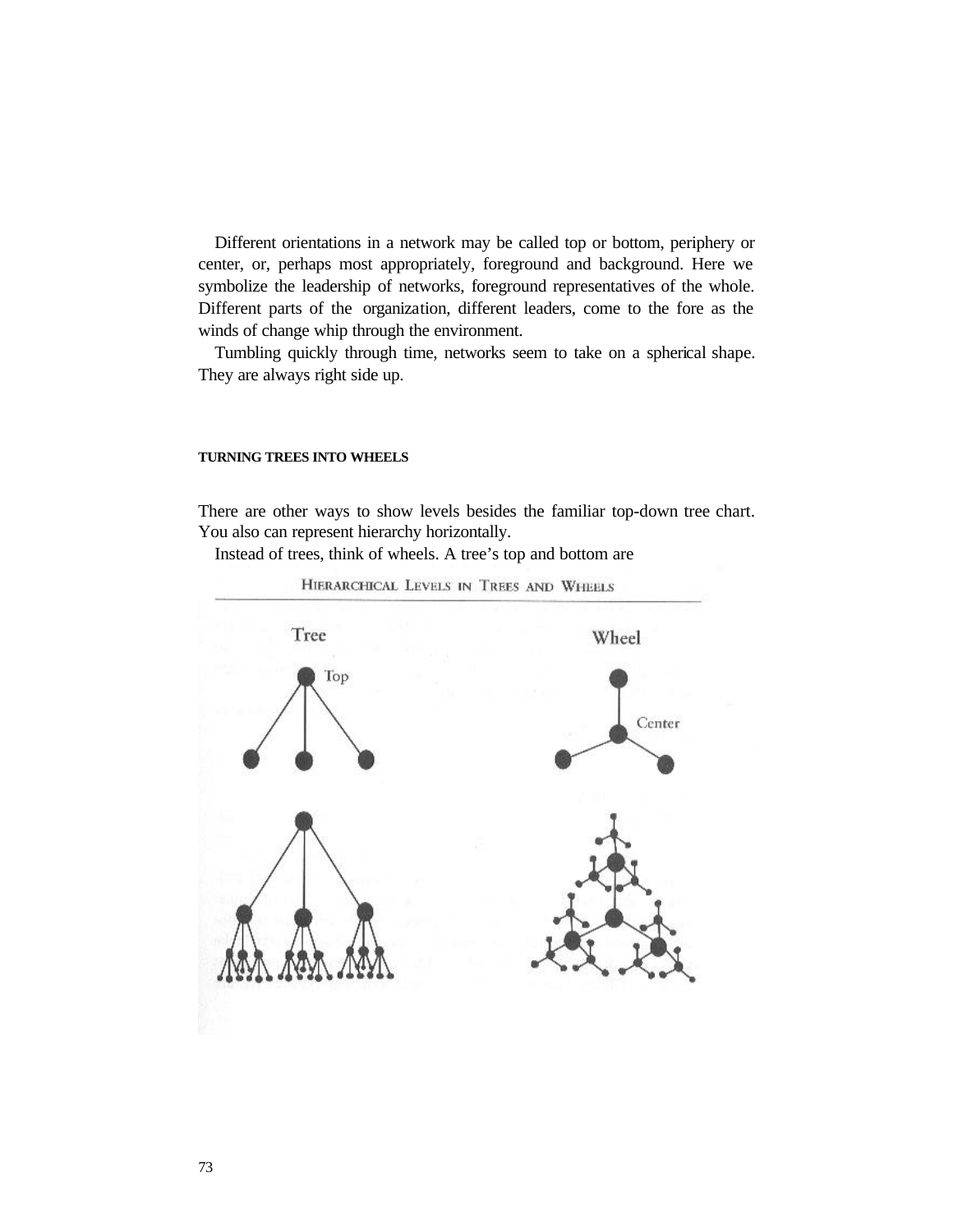functionally equivalent to a wheel's center and periphery. Superior-subordinate roles in trees have corresponding hub-subhub roles in wheels. Both arrangements reflect the same logic of hierarchical levels.

The difference, of course, comes in the use of links. Vertical, one-way connections constrict information flow, while two-way hub-and-spoke communications provide control and coordination opportunities. To convert a wheel to a network, just add links (as in the previous diagram, above, that shows the network tetrahedron).

#### **THE FOUR-DIMENSIONAL EASTMAN ORGANIZATION**

Eastman used a truly cross-sectional approach in showing how its hierarchy, bureaucracy, and network fit together in a 21st-century organization. The central and foreground position of the Chairman and CEO, Earnie Deavenport, symbolizes hierarchy. Structurally, his position anchors the hub-and-spoke locations of the six major corporate components. Bureaucracy is well represented both in the general use of specialization and purpose—every subgroup has a unique name and mission—and in specific components devoted to maintaining traditional bureaucratic functions.

Eastman created "four matrixed dimensions" to accomplish its mission effectively:

? Functions ? Core competencies ? Geographies ? Business organizations

Two components embrace the bulk of Eastman's bureaucracy, collected together under a Functional Management team and an Administration and Staff team. Core Competency Teams comprise a loose network of specialty clusters. Worldwide Business Support serves the various geographies while Eastman's 12 basic business organizations (such as Fibers, Container Plastics, and Polymer Modifiers) are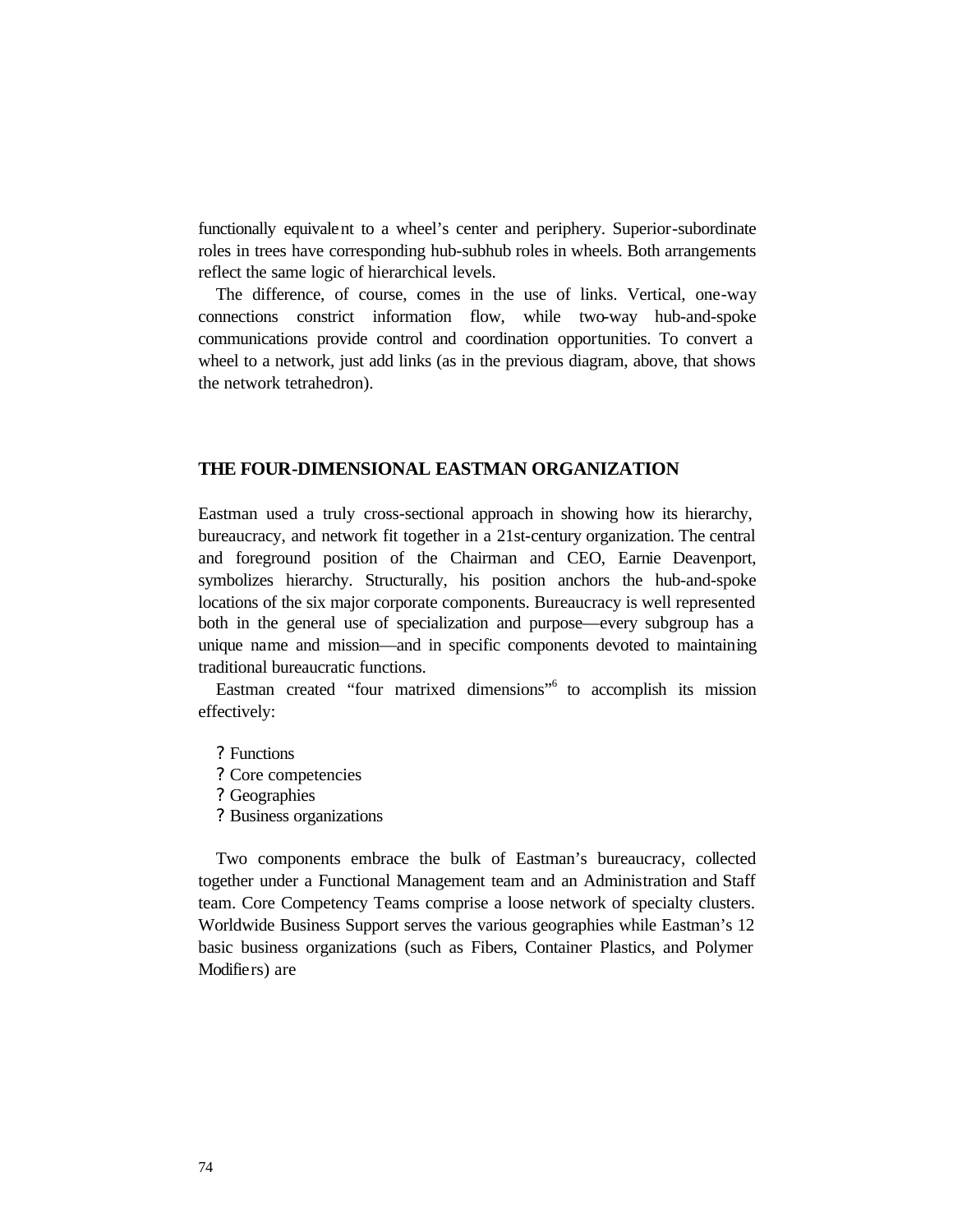#### **EASTMAN CHEMICAL COMPANY'S ORGANIZATION CHART**



grouped into two components, Specialty Business and Industrial Business.

What makes the Eastman chart so uniquely indicative of an Information Age networked organization is its periphery. This heavy outer circle attaches directly to all the major components and represents the direct connections among the departments. Deavenport talks about the "white space," where, according to Joines, "we don't have writing; that's where collaboration takes place and work gets done." In the circle, he repeats, "no one is on top."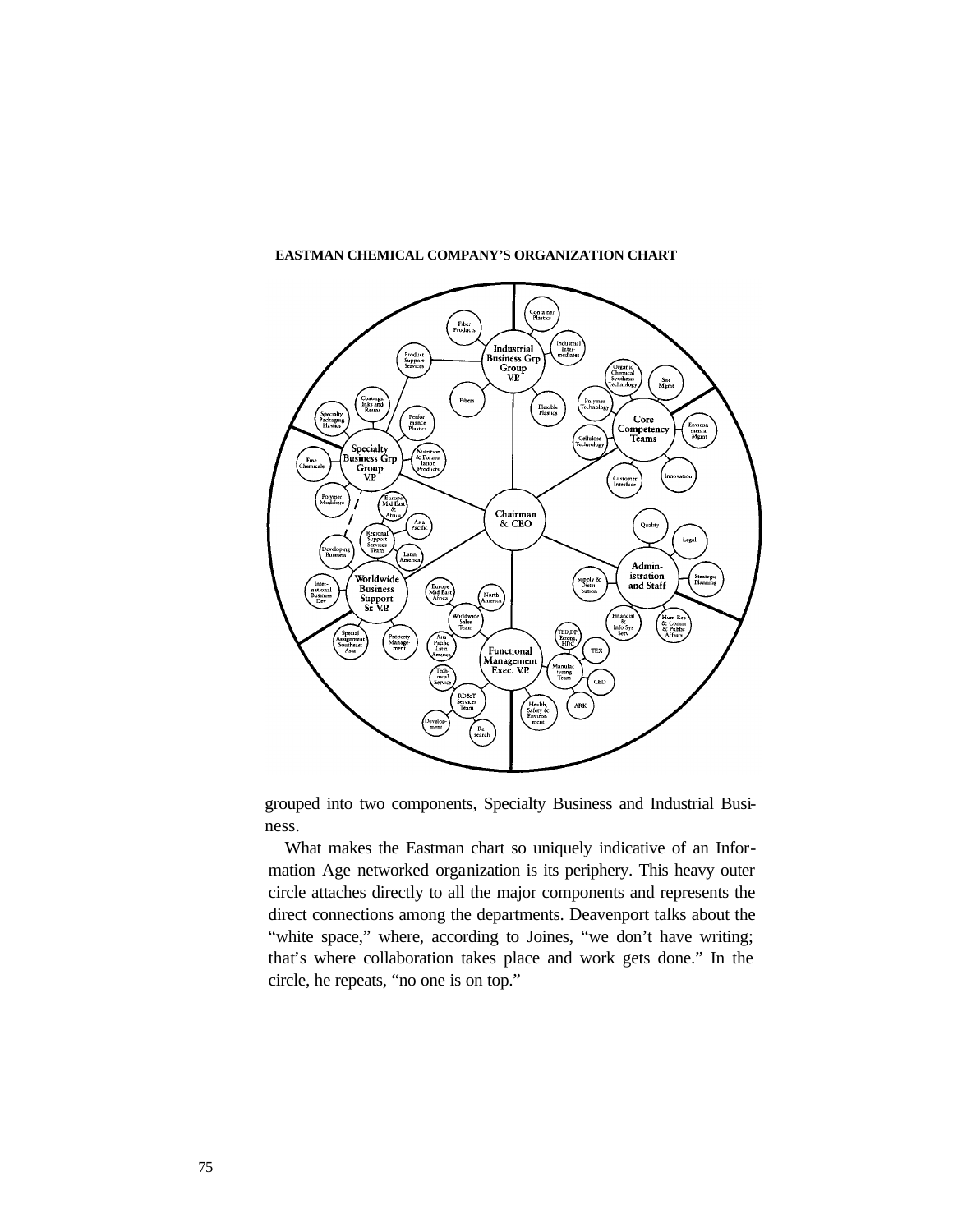The thicker outer line is intentional. "The circle around the whole is the superhighway that connects us," explains Joines. This circle symbolizes how the whole coheres through links.

#### *Add links.*

These two words are the fundamental formula for transforming existing hierarchies and bureaucracies into networks—human connections and physical communication links. Let the specialized organizations sort themselves out by focusing on their purpose and the work needed to achieve global corporate goals.

"Work gets done across and within and between functions. Major processes in the organization have to go horizontal. A lot of important work doesn't get done in the vertical sense," Joines explains.

Still, there's a place for hierarchy, he says. "Sometimes Earnie (the Chairman and CEO) has to make decisions no one else can. You can't stamp out hierarchy and run an organization. You have to have vertical alignment. To be successful, you have to learn to do both of these together. Our interlocking teams are a hierarchy in a sense, and then we *turn hierarchy on its side."*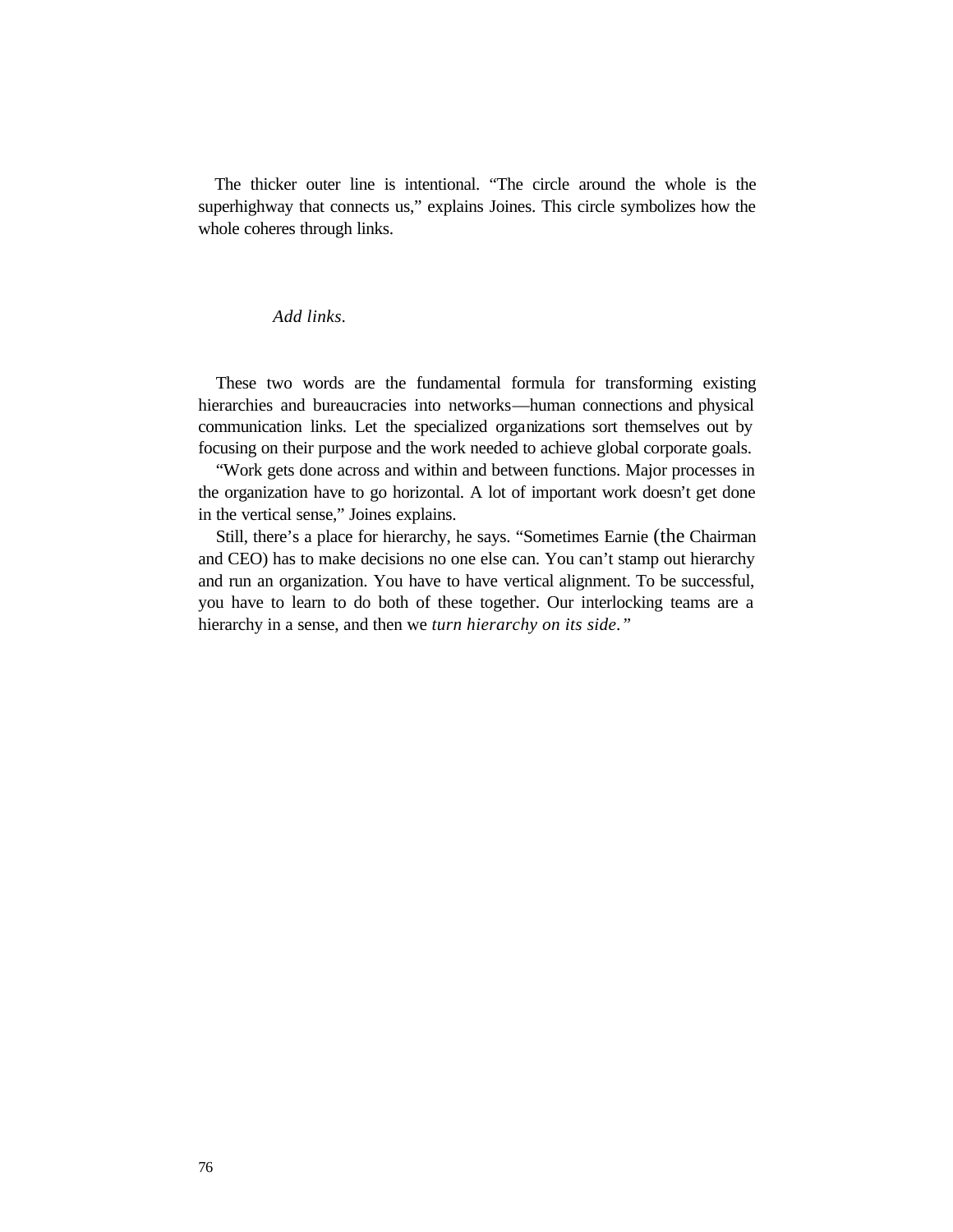### **SECTION III**

# **PRINCIPLES AND PRACTICE**

In this "how to" section the big ideas are put into practice, using networks as an explicit type of organization that operates according to certain principles.

In chapter 4, "A Pocket Tool for Teamnets," you learn the Five TeamNet Principles, where to apply them, and how to avoid failure along the size scale from small to megagroups. More on the principles appears in *The TeamNet Factor*, especially chapters 2—7, where we also devote two chapters to small business networks, here represented by the story of Harry Brown's EBC Industries.

In chapter *5,* "Rx for Monday Morning," you learn to apply the principles at different phases of the network's life to assess and plan small but complex groups—from the executive suite to the shop floor to the neighborhood. More information on process and practice ap-